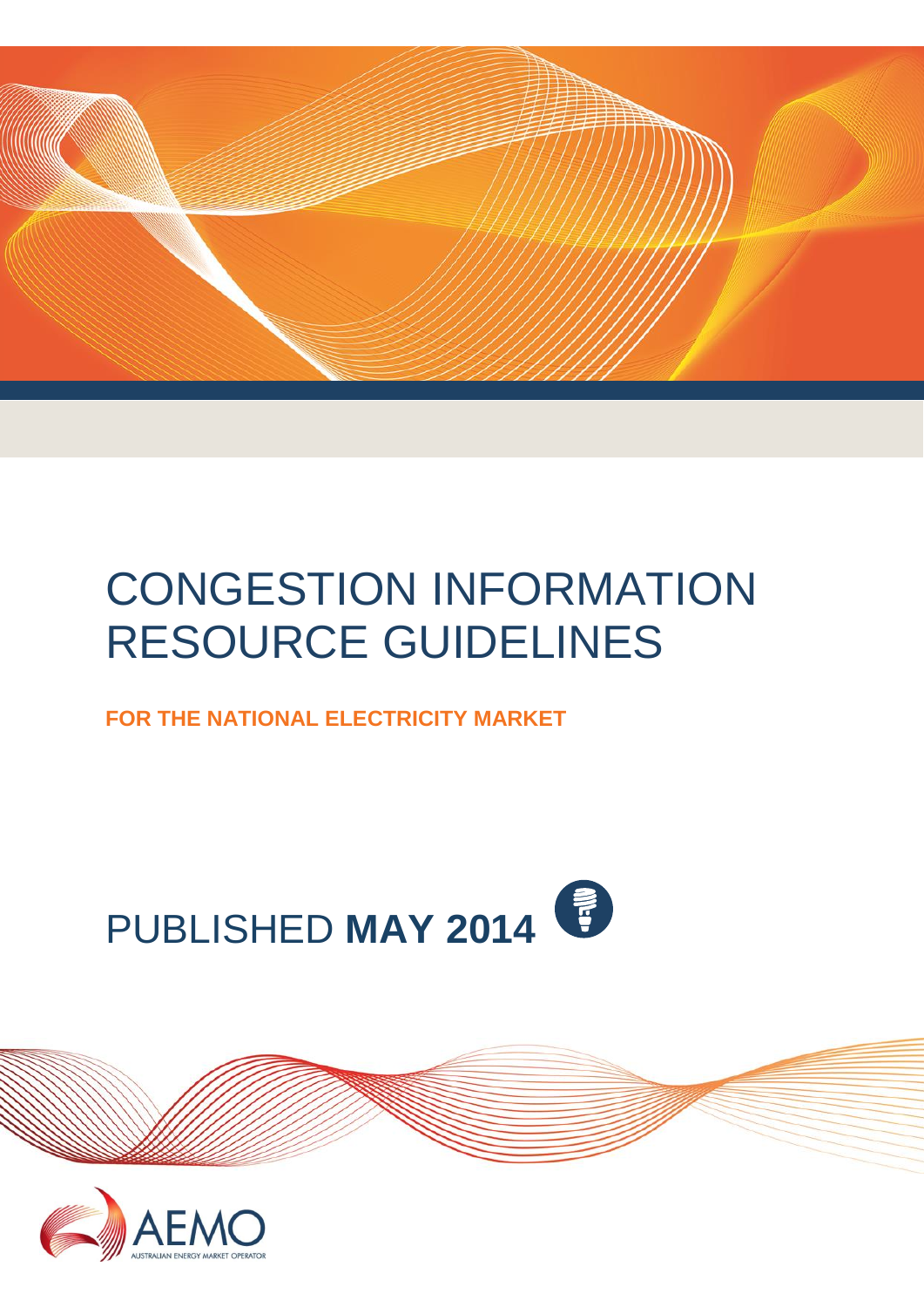

## <span id="page-1-0"></span>IMPORTANT NOTICE

#### **Purpose**

F)

AEMO has prepared this document to provide information about the congestion information resource (CIR), as at the date of publication.

#### **Disclaimer**

This document or the information in it may be subsequently updated or amended. This document does not constitute legal or business advice, and should not be relied on as a substitute for obtaining detailed advice about the National Electricity Law (NEL), the National Electricity Rules (NER), or any other applicable laws, procedures or policies. AEMO has made every effort to ensure the quality of the information in this document but cannot guarantee its accuracy or completeness.

Accordingly, to the maximum extent permitted by law, AEMO and its officers, employees and consultants involved in the preparation of this document:

- make no representation or warranty, express or implied, as to the currency, accuracy, reliability or completeness of the information in this document; and
- are not liable (whether by reason of negligence or otherwise) for any statements or representations in this document, or any omissions from it, or for any use or reliance on the information in it.

Copyright 2014. Australian Energy Market Operator Limited. The material in this publication may be used in accordance with the [copyright permissions](http://www.aemo.com.au/en/About-AEMO/Copyright-Permissions) on AEMO's website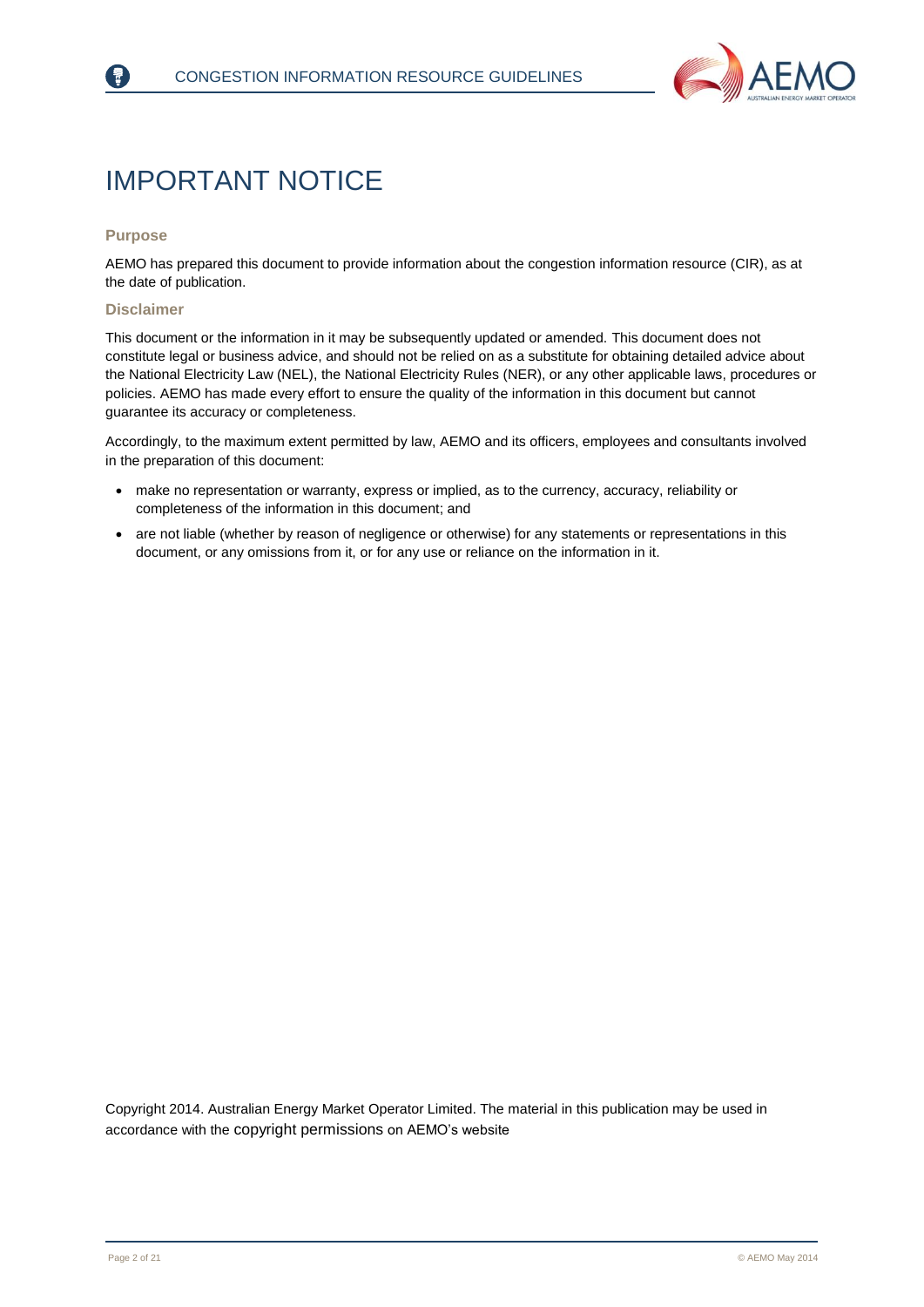



## <span id="page-2-0"></span>VERSION RELEASE HISTORY

| <b>Version</b><br>number | Release<br>date    | <b>Author</b>               | <b>Comments</b>                                                                                                                                                                               |
|--------------------------|--------------------|-----------------------------|-----------------------------------------------------------------------------------------------------------------------------------------------------------------------------------------------|
| 5<br><b>DRAFT</b>        | May 2014           | Ben Blake, Mahsa<br>Ahmadi  | Full document review. Updated for 2014 consultation, changed<br>Interconnector Quarterly performance report section, updated Planned<br>Electricity Network Outages to match current practice |
| 4                        | 25 June<br>2013    | <b>Ben Blake</b>            | Updated for 2013 consultation, updated URLs, updated list of CIR items,<br>removed minimum information section                                                                                |
| 3                        | 27 June<br>2012    | <b>Ben Blake</b>            | Converted to new AEMO template. Updated for 2012 consultation. Updated<br>URLs for new AEMO website. Included updated CIR items list in Appendix 1                                            |
| $\overline{2}$           | 27 June<br>2011    | Ben Blake, Edwin<br>Ong     | Updated for 2011 consultation. Included revised disclaimer, revisions to<br>match AEMO style guide.                                                                                           |
| 1.2                      | 6 July 2010        | Ben Blake                   | Added AEMO disclaimer                                                                                                                                                                         |
| 1.1                      | 30 April 2010      | Ben Blake                   | Added heat map section to Appendix, minor corrections                                                                                                                                         |
| 1                        | 28 April 2010      | Ben Blake                   | Included extra fields for NOS, added NOS 24 hour summary                                                                                                                                      |
| 1<br><b>DRAFT</b>        | 1 March<br>2010    | Ben Blake                   | Document tidy up, included changes for the Final CIR, removed references<br>to interim CIR and NER 11.30.x                                                                                    |
| Interim                  | 28 October<br>2009 | Ben Blake,<br>Michael Lyons | Original document for the Interim CIR                                                                                                                                                         |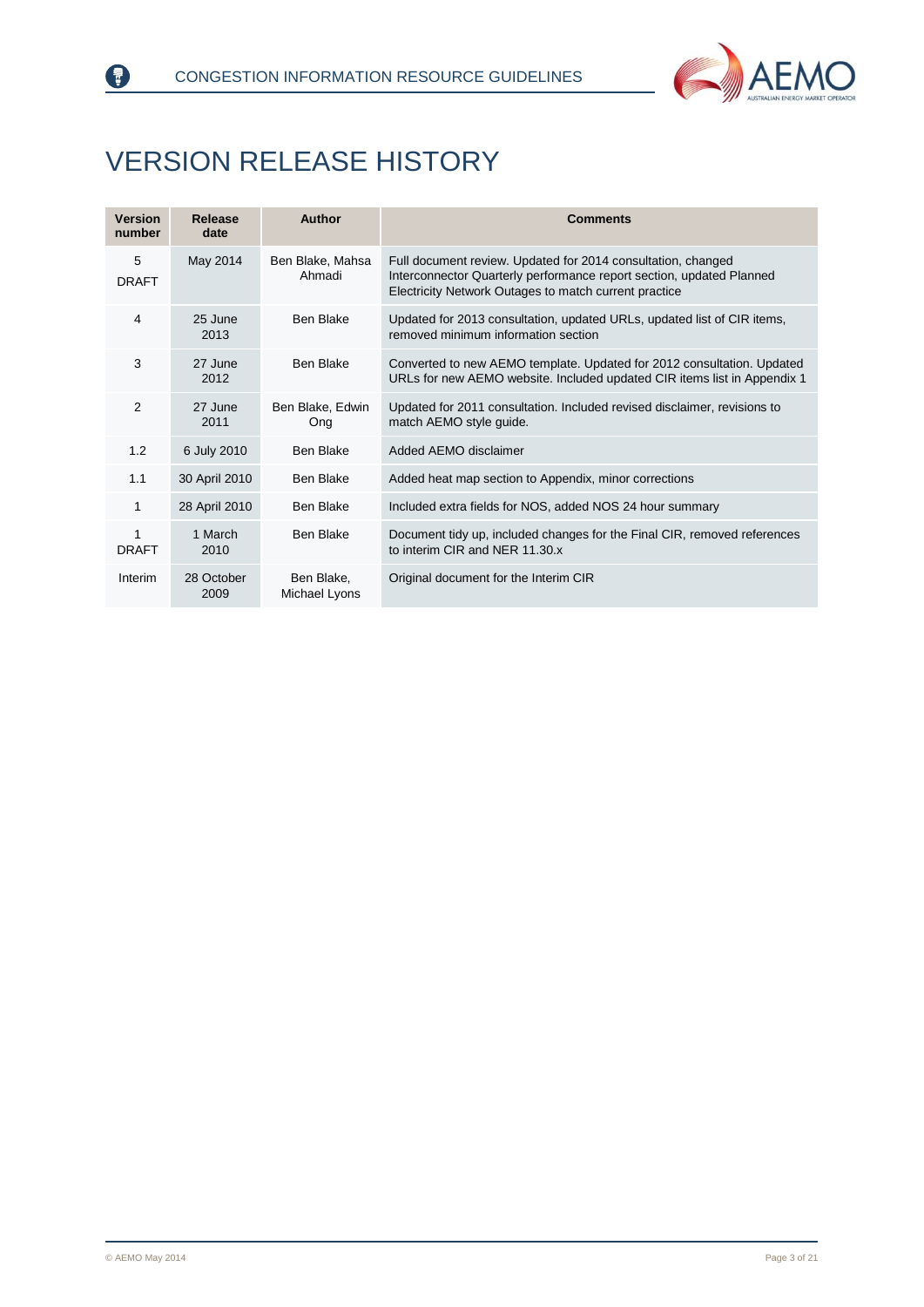

## **CONTENTS**

|      | <b>IMPORTANT NOTICE</b>                                            |                  |  |
|------|--------------------------------------------------------------------|------------------|--|
|      | <b>VERSION RELEASE HISTORY</b>                                     | 3                |  |
|      | <b>1. OVERVIEW</b>                                                 | 6                |  |
| 1.1. | History of the CIR                                                 | $6\phantom{1}6$  |  |
| 1.2. | Description of the CIR                                             | $6\phantom{1}6$  |  |
| 1.3. | Layout of this document                                            | 6                |  |
| 1.4. | Location of the CIR                                                | $\overline{7}$   |  |
| 1.5. | <b>Future CIR development</b>                                      | $\overline{7}$   |  |
|      | <b>2. POLICY AND PROCESS DOCUMENTATION</b>                         | 8                |  |
| 2.1. | <b>Constraint Formulation Guidelines</b>                           | 8                |  |
| 2.2. | <b>Constraint Naming Guidelines</b>                                | 8                |  |
| 2.3. | <b>Constraint Implementation Guidelines</b>                        | 8                |  |
| 2.4. | <b>Schedule of Constraint Violation Penalty Factors</b>            | 8                |  |
| 2.5. | Confidence Levels, Offsets, and Operating Margins: Policy Document | 9                |  |
| 2.6. | Over-constrained dispatch re-run process                           | $\overline{9}$   |  |
| 2.7. | <b>Constraint Frequently Asked Questions</b>                       | $\boldsymbol{9}$ |  |
| 2.8. | <b>Limits Advice Guidelines</b>                                    | 9                |  |
|      | <b>3. EDUCATIONAL MATERIAL</b>                                     | 10               |  |
| 3.1. | <b>Training Courses</b>                                            | 10               |  |
| 3.2. | <b>Videos</b>                                                      | 10               |  |
|      | <b>4. NETWORK STATUS AND CAPABILITY</b>                            | 11               |  |
| 4.1. | Network Outage Scheduler                                           | 11               |  |
| 4.2. | <b>Transmission Equipment Ratings</b>                              | 12               |  |
| 4.3. | <b>Planned Electricity Network Outages</b>                         | 13               |  |
| 4.4. | Electricity market data available via the MMS web portal           | 14               |  |
| 4.5. | <b>Plain English Constraint Equations</b>                          | 14               |  |
| 4.6. | Transmission line diagrams                                         | 14               |  |
|      | 5. STATISTICAL REPORTING STREAMS                                   | 15               |  |
| 5.1. | <b>Comparison of Regional and Locational Prices</b>                | 15               |  |
| 5.2. | <b>Interconnector Quarterly Performance Report</b>                 | 15               |  |
| 5.3. | Interconnector Limits for MT PASA                                  | 16               |  |
| 5.4. | <b>Annual Constraint Report</b>                                    | 16               |  |
| 5.5. | <b>AEMO Incident Reports</b>                                       | 16               |  |
| 5.6. | <b>Monthly Constraint Reports</b>                                  | 16               |  |
|      | <b>6. ISSUES AND TRANSITIONAL ARRANGEMENTS</b>                     | 17               |  |
| 6.1. | National Transmission Network Development Plan                     | 17               |  |
|      |                                                                    |                  |  |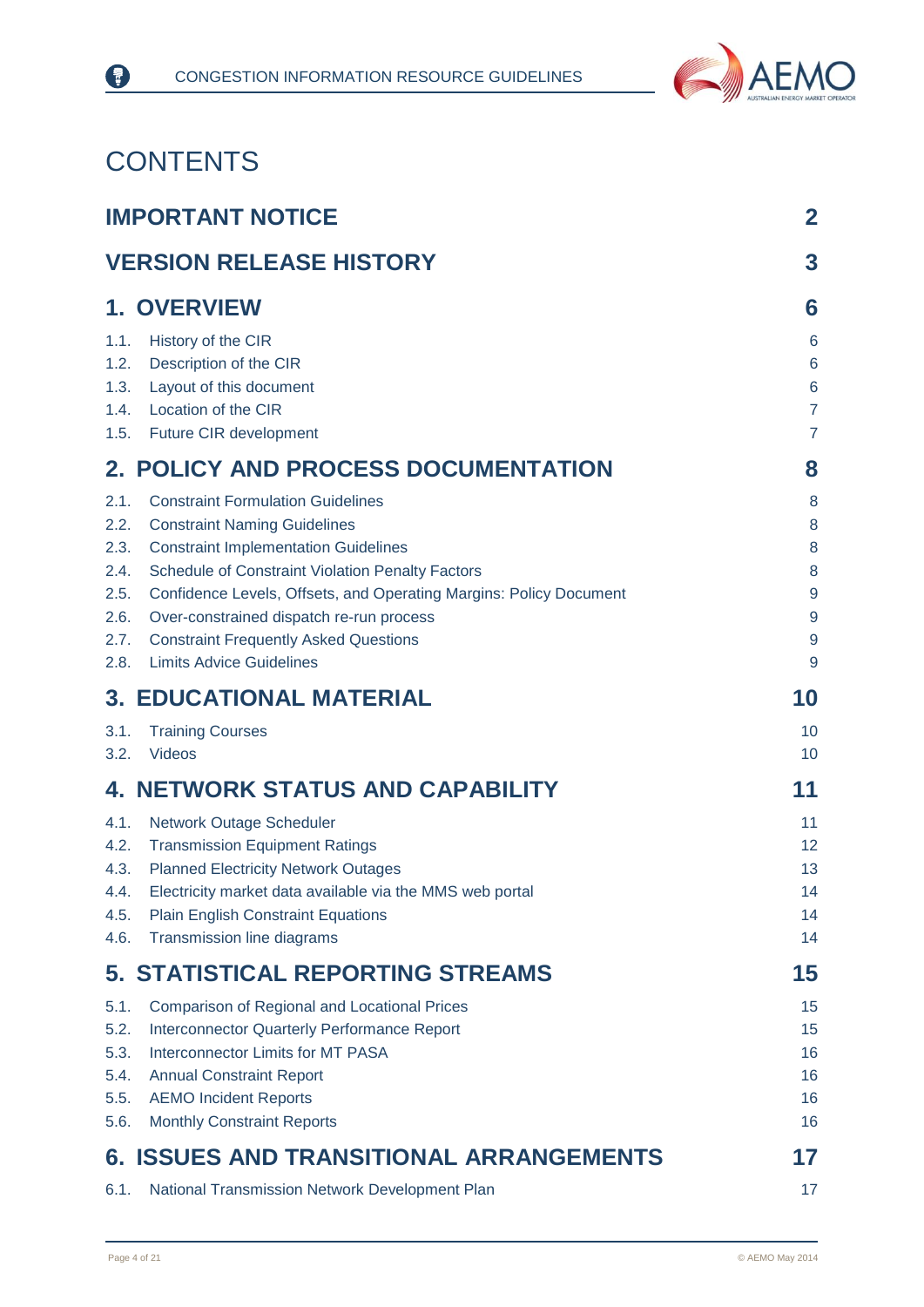



| 6.2. TNSP Annual Planning Reports<br><b>TNSP network augmentations</b><br>6.3. | 17<br>17 |
|--------------------------------------------------------------------------------|----------|
| 7. APPENDIX 1: ITEMS REQUESTED FOR THE CIR                                     | 18       |
| <b>MEASURES AND ABBREVIATIONS</b>                                              | 21       |
| Abbreviations<br>7.1.                                                          | 21       |
| <b>TABLES</b>                                                                  |          |

Table 7-1 — [Items requested for the CIR](#page-17-1) 18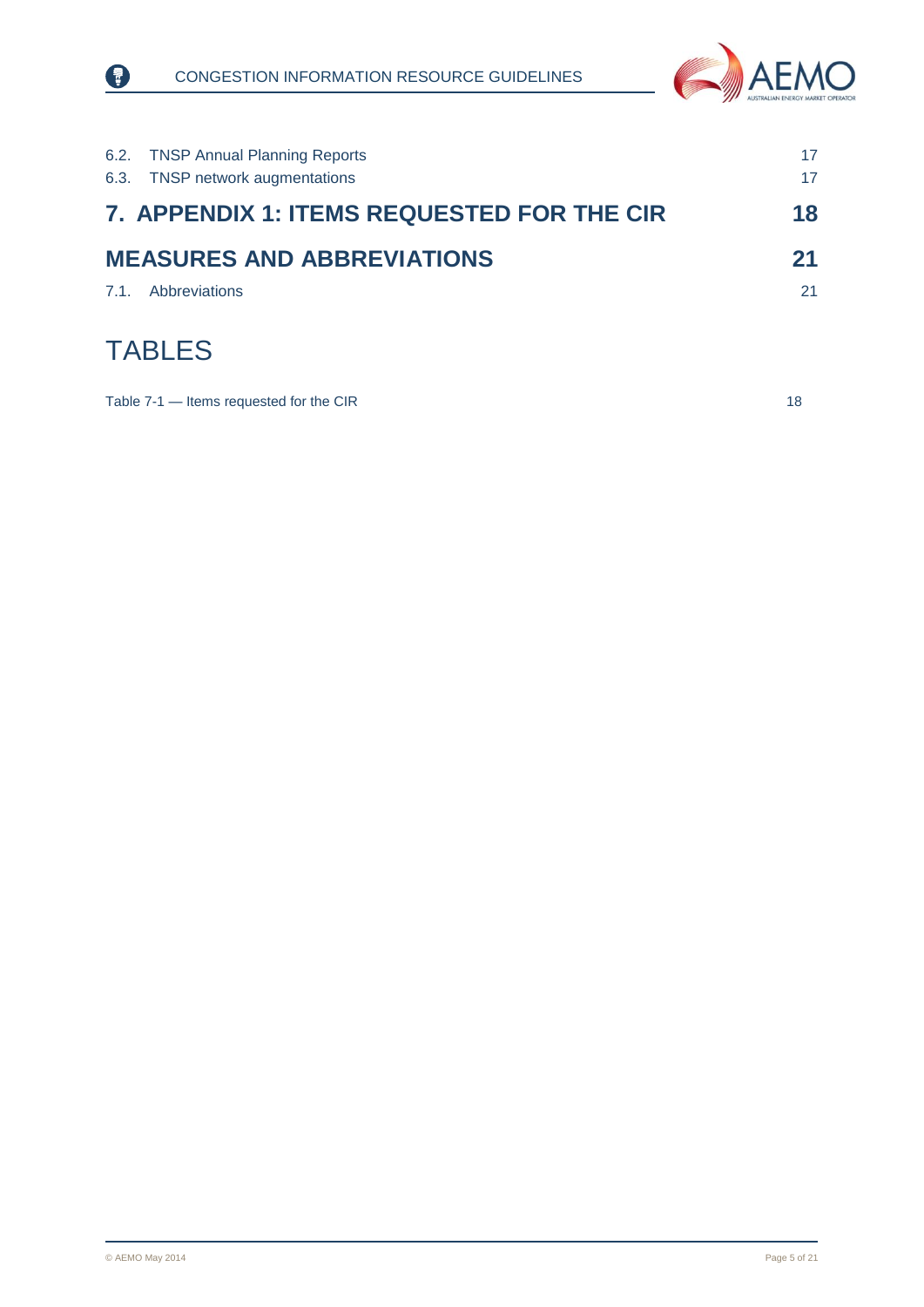

## <span id="page-5-0"></span>1. OVERVIEW

The Congestion Information Resource Guidelines (CIR Guidelines) provide CIR users with a reference that:

- Readily identifies what information is available in the CIR and where to find it.
- Assists in interpreting information contained in the CIR.
- Assists in understanding how information in the CIR is derived.
- Assist with stakeholder consultation during CIR development.

This version (v5) of the CIR Guidelines is effective from 1 September 2015.

### <span id="page-5-1"></span>**1.1. History of the CIR**

Following completion of its Congestion Management Review in early 2008<sup>1</sup>, the Australian Energy Market Commission (AEMC) recommended to the Ministerial Council on Energy (MCE) that AEMO establish and maintain a CIR.

The NER was subsequently changed to reflect the AEMC Rule titled "National Electricity Amendment (CIR Rule) No 16 2009", effective 1 September 2009.

To meet its NER obligations AEMO:

- Established an interim CIR in October 2009.
- Established the first CIR in September 2011.
- Has undertaken annual consultations on the CIR development since 2010.
- Develop the CIR based on submissions to the annual consultations.

### <span id="page-5-2"></span>**1.2. Description of the CIR**

The objective of the CIR is to provide information, in a cost effective manner, to National Electricity Market (NEM) participants that enables an understanding of network congestion patterns and projections of market outcomes in the presence of network congestion.

### <span id="page-5-3"></span>**1.3. Layout of this document**

\_\_\_\_\_\_\_\_\_\_\_\_\_\_\_\_\_\_\_\_\_\_\_\_\_\_\_\_\_\_\_\_\_\_\_\_\_\_\_\_\_\_\_\_\_\_\_\_\_\_

Each chapter in this document relates to one of the five sections on the CIR website. These are:

- Policy and Processes: Contains congestion-related policies and procedures used by AEMO to manage network congestion in the NEM.
- Educational Material: Contains information about AEMO's constraint management course.
- Network Status and Capability: Contains information relating to forecast and past transmission outages, and the implications of those outages for electrical transfer capability.
- Statistical Reporting Streams: Contains routine analyses of specific aspects of transmission congestion, updated periodically.
- Issues and Transitional Arrangements: Contains information on aspects of congestion management currently under development or subject to change.

<sup>1</sup> AER. Congestion Management Review. Available at: [http://www.aemc.gov.au/Markets-Reviews-Advice/Congestion-](http://www.aemc.gov.au/Markets-Reviews-Advice/Congestion-Management-Review)[Management-Review.](http://www.aemc.gov.au/Markets-Reviews-Advice/Congestion-Management-Review) Viewed: 7 April 2014.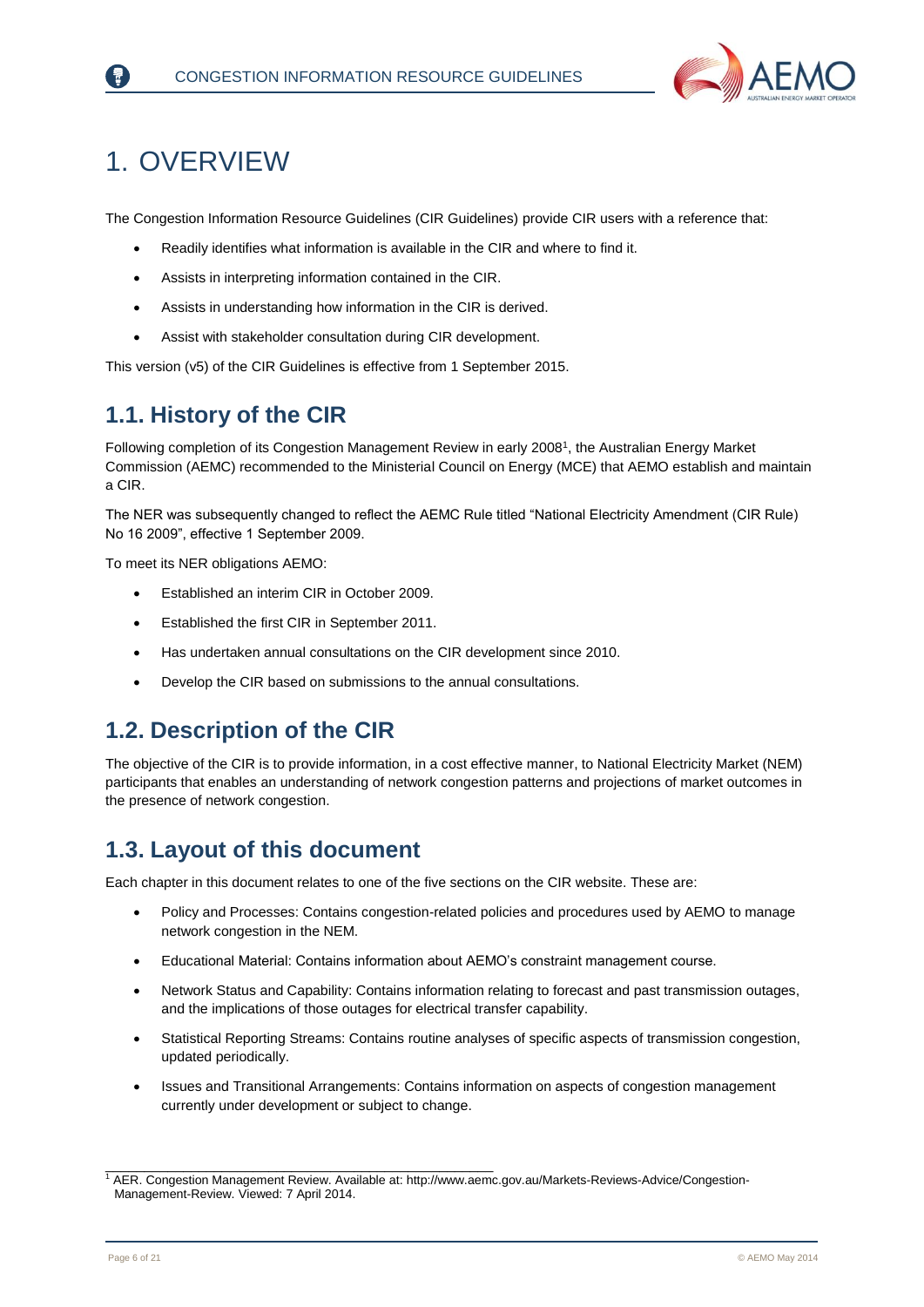

### <span id="page-6-0"></span>**1.4. Location of the CIR**

The CIR is available on AEMO's website at[: http://www.aemo.com.au/Electricity/Market-Operations/Congestion-](http://www.aemo.com.au/Electricity/Market-Operations/Congestion-Information-Resource)[Information-Resource.](http://www.aemo.com.au/Electricity/Market-Operations/Congestion-Information-Resource)

### <span id="page-6-1"></span>**1.5. Future CIR development**

AEMO continues to develop the CIR to match stakeholder needs in line clause 3.7A(d). To manage this process AEMO:

- Includes CIR development as a standing agenda item for NEM Wholesale Consultative Forum (NEMWCF) meetings. Item proposals for change, proposal viability, and priorities are discussed in some detail. AEMO and stakeholder groups are expected to undertake action items for analysis and discussion between meetings.
- Approximately once a year, distribute the NEMWCF's position for consultation in accordance with Rule 3.7A(d).
- Conducts formal stakeholder consultation in accordance with clause 3.7A(d) to determine how the CIR guidelines should be changed.
- Continues this process on an ongoing basis.

AEMO undertakes a cost–benefit analysis of proposals to change the CIR. This is managed using a release planning strategy similar to that used for AEMO's market systems. Under this approach:

- All proposals accepted through the consultation process are ranked in terms of relative benefit based upon certain criteria. This ranking is developed as part of the consultation process.
- Resources required to implement each proposal are identified. This includes both development costs, ongoing operational costs, and resources required by transmission network service providers (TNSPs) where appropriate.
- The proposals are then grouped into annual releases according to the ranking and the resources available for each release.

Some proposals may take several years to implement. If proponents considered this unacceptable, AEMO, in consultation with the NEMWCF, can assess whether the cost to accelerate the work is justified.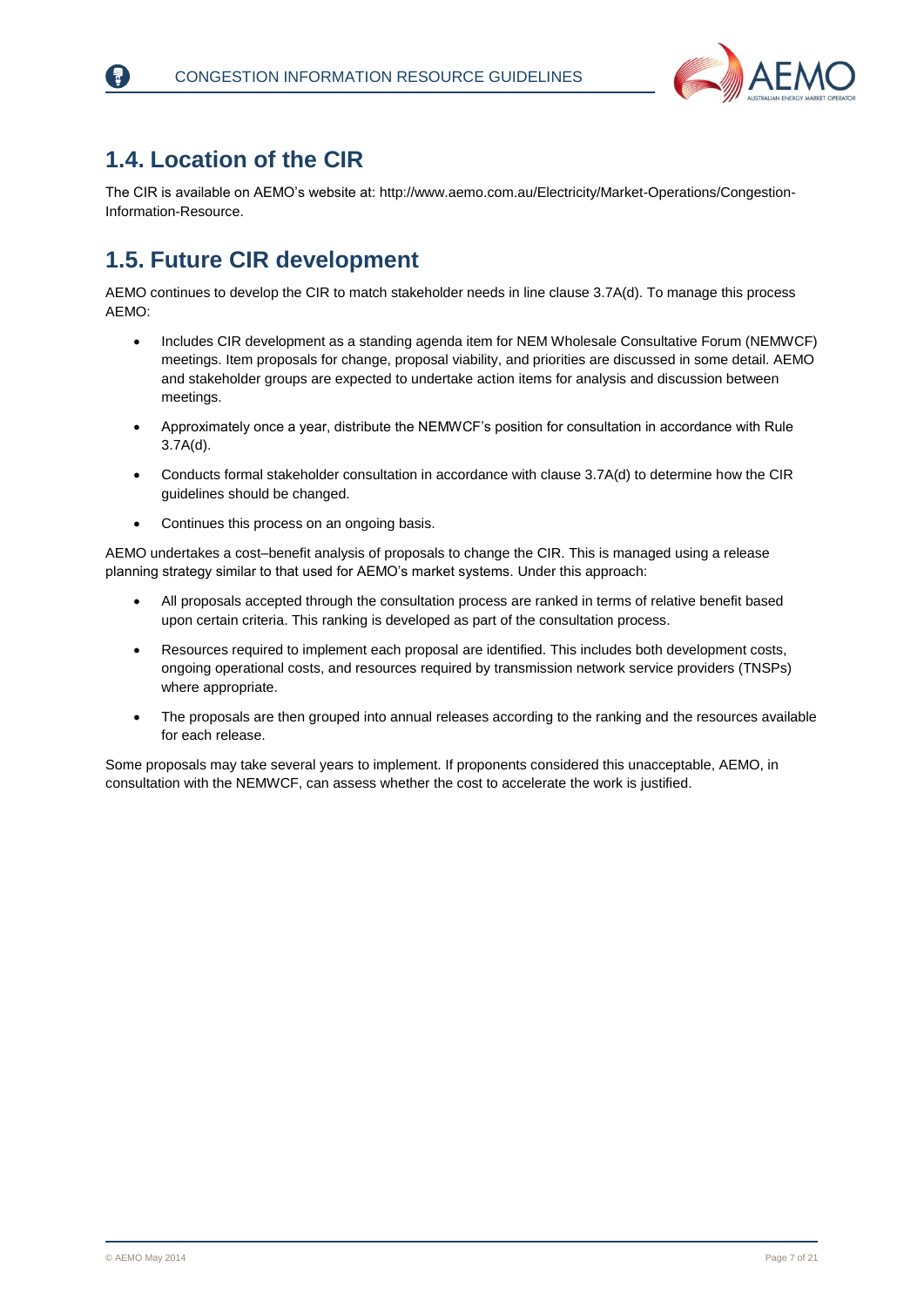

## <span id="page-7-0"></span>2. POLICY AND PROCESS DOCUMENTATION

The Policies and Process section of the CIR contains the policies and procedures AEMO uses to manage network congestion. A list of the policies and procedures is set out below, followed by a brief description of the information they contain.

### <span id="page-7-1"></span>**2.1. Constraint Formulation Guidelines**

AEMO follows the Constraint Formulation Guidelines when developing constraint equations. This document includes:

- The methodology used to develop constraint equation terms and co-efficients.
- The policy on what terms appear on the left or right hand side of a constraint equation to allow AEMO to control all the variables (i.e., a fully co-optimised constraint equation).
- The circumstances when AEMO would use an alternative constraint formulation.
- How AEMO receives information from market participants.
- The policy on negative residue management.
- The process for invoking and revoking constraint equations.

This document is updated via formal Rules consultation.

### <span id="page-7-2"></span>**2.2. Constraint Naming Guidelines**

Each constraint set, constraint equation, and constraint function stored in AEMO's market systems requires a unique identifier or name.

This document outlines the guidelines AEMO follows when creating the names. The names provide a quick way to identify the relevant purpose, system condition, and regional location.

This document is updated as required.

### <span id="page-7-3"></span>**2.3. Constraint Implementation Guidelines**

The Constraint Implementation Guidelines provide:

- The structure of constraint sets, equations, and functions in AEMO's market systems.
- Examples of how energy and frequency control ancillary service (FCAS) constraint equations are formulated.
- Examples of solutions to constraint equations.

This document is updated as required.

### <span id="page-7-4"></span>**2.4. Schedule of Constraint Violation Penalty Factors**

Occasionally, and particularly at times of power system stress, it is not possible for the national electricity market dispatch engine (NEMDE) or projected assessment of system adequacy (PASA) to identify a dispatch solution that satisfies all constraint equations and the regional energy balance requirements.

In these situations, the solution violates one or more constraint equations. Constraint equation violation penalty (CVP) factors provide NEMDE and PASA with information about the relative importance of all constraint equations. This enables appropriate decisions about which constraint equations should be violated, and by how much, when some degree of violation is unavoidable.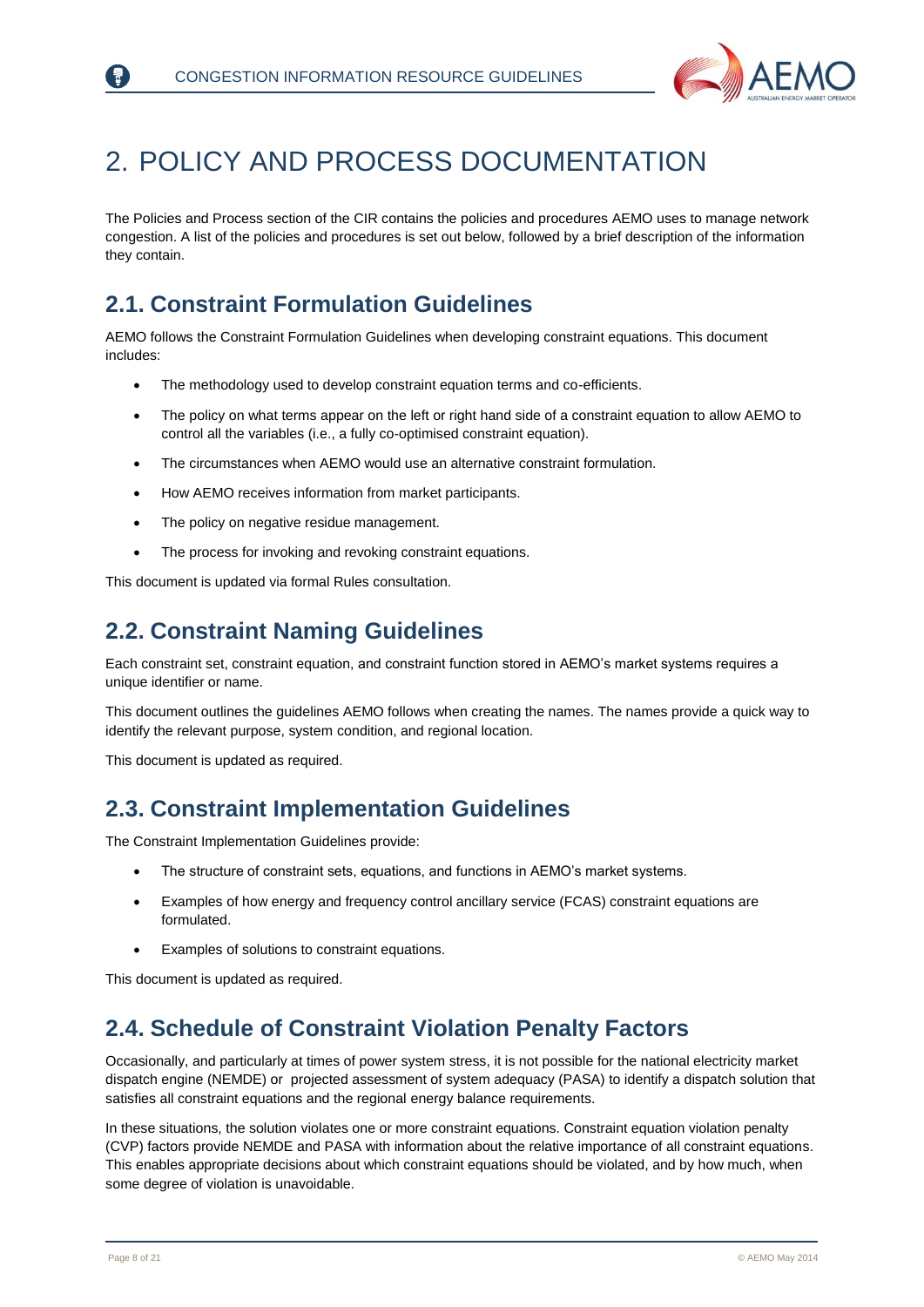

The CVP factors determine the priority of constraint equations by type (e.g., FCAS, network security, direction constraints, and ramp rate limits).

The CVP factors are listed in the constraint violation penalty factors document; changes to this are made through consultation with interested parties as and when issues with the current list are identified.

This document is updated as required.

### <span id="page-8-0"></span>**2.5. Confidence Levels, Offsets, and Operating Margins: Policy Document**

This document details the parties responsible for determining confidence levels, offsets, and operating margins as well as the factors considered when calculating these values.

This document is updated as required.

### <span id="page-8-1"></span>**2.6. Over-constrained dispatch re-run process**

An over-constrained dispatch (OCD) occurs when the cost of violating one or more constraint equations leads to a dispatch price that is either above the market price cap or below the market price floor.

NEMDE uses a linear programming optimisation method to solve a five-minute dispatch run. To find a feasible solution, NEMDE uses the CVP factor to determine the constraint priority order. If a feasible solution cannot be found without violating one or more constraint equations, NEMDE selects which constraint equations to violate based on their order of merit. This can lead to an OCD.

National Electricity Rule 3.8.1 (c) requires AEMO to develop procedures that resolve OCD cases so that the dispatch price is determined by bids and offers of scheduled plant and not by the relevant constraint violation penalty factors.

The procedure involves relaxing the violated constraint equations and re-running the dispatch process to obtain a revised dispatch price. The procedure has an automatic (real-time) component and a manual (next business day) component.

This procedure is amended through formal Rules consultation.

### <span id="page-8-2"></span>**2.7. Constraint Frequently Asked Questions**

This document contains a list of frequently asked questions (FAQ) about constraints and their operation in the NEM. It is updated as required.

### <span id="page-8-3"></span>**2.8. Limits Advice Guidelines**

The Limits Advice Guidelines provide market participants with information about what AEMO requires to convert limit advice into constraint equations.

This document is updated as required.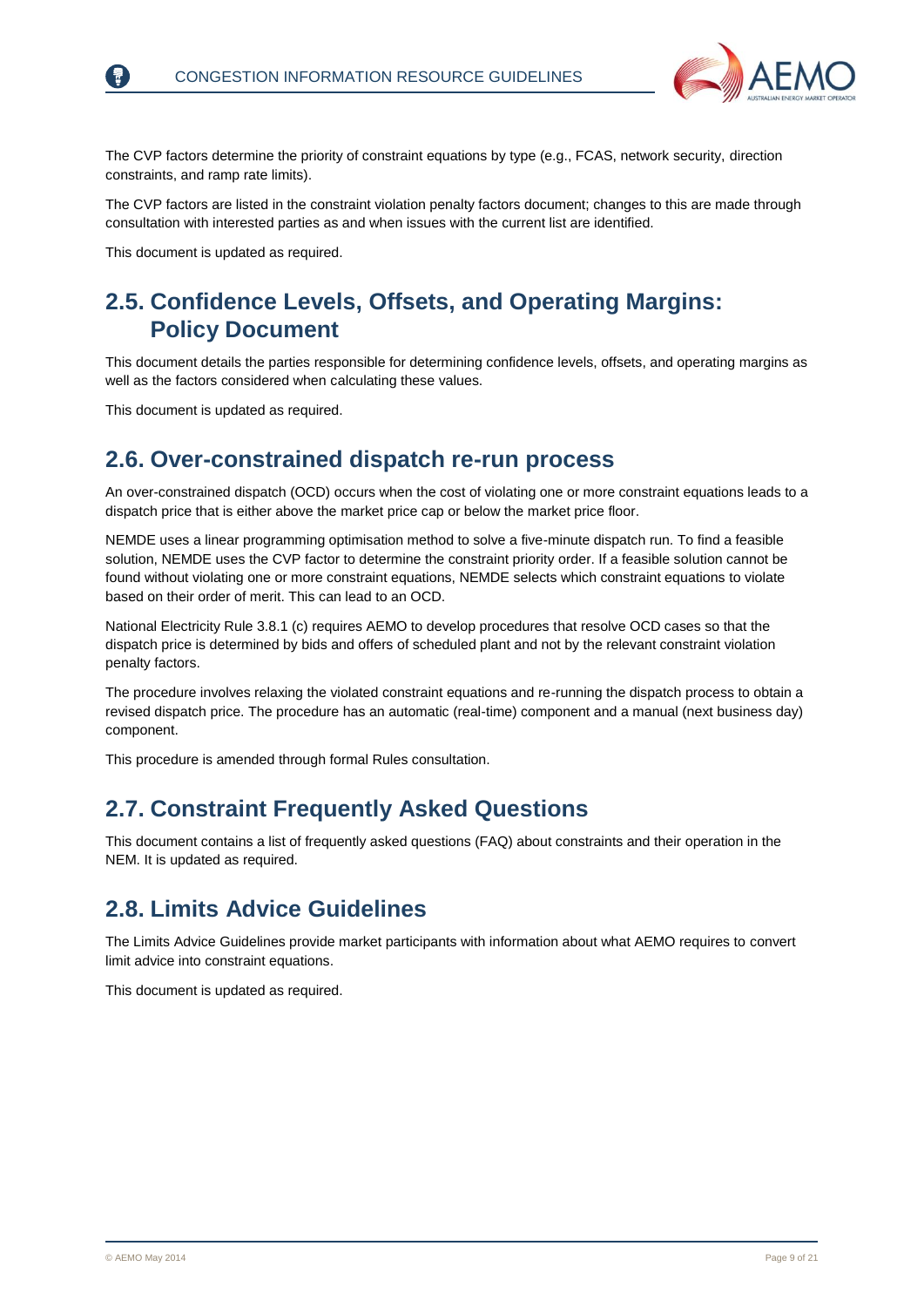

## <span id="page-9-0"></span>3. EDUCATIONAL MATERIAL

### <span id="page-9-1"></span>**3.1. Training Courses**

AEMO offers several NEM training courses designed to improve participant understanding of how the NEM works.

One of the courses AEMO offers is an interactive constraints management course (Network and FCAS Constraints in the NEM). This assists stakeholders understand how congestion is managed from a NEM operational perspective, and how it affects dispatch and pricing outcomes.

The course is run face-to-face over two days, and is scheduled regularly across NEM jurisdictions. A fee is charged to reflect the cost of running the course.

### <span id="page-9-2"></span>**3.2. Videos**

R)

This section of the CIR contains brief videos explaining how constraint equations work.

New videos are updated as required.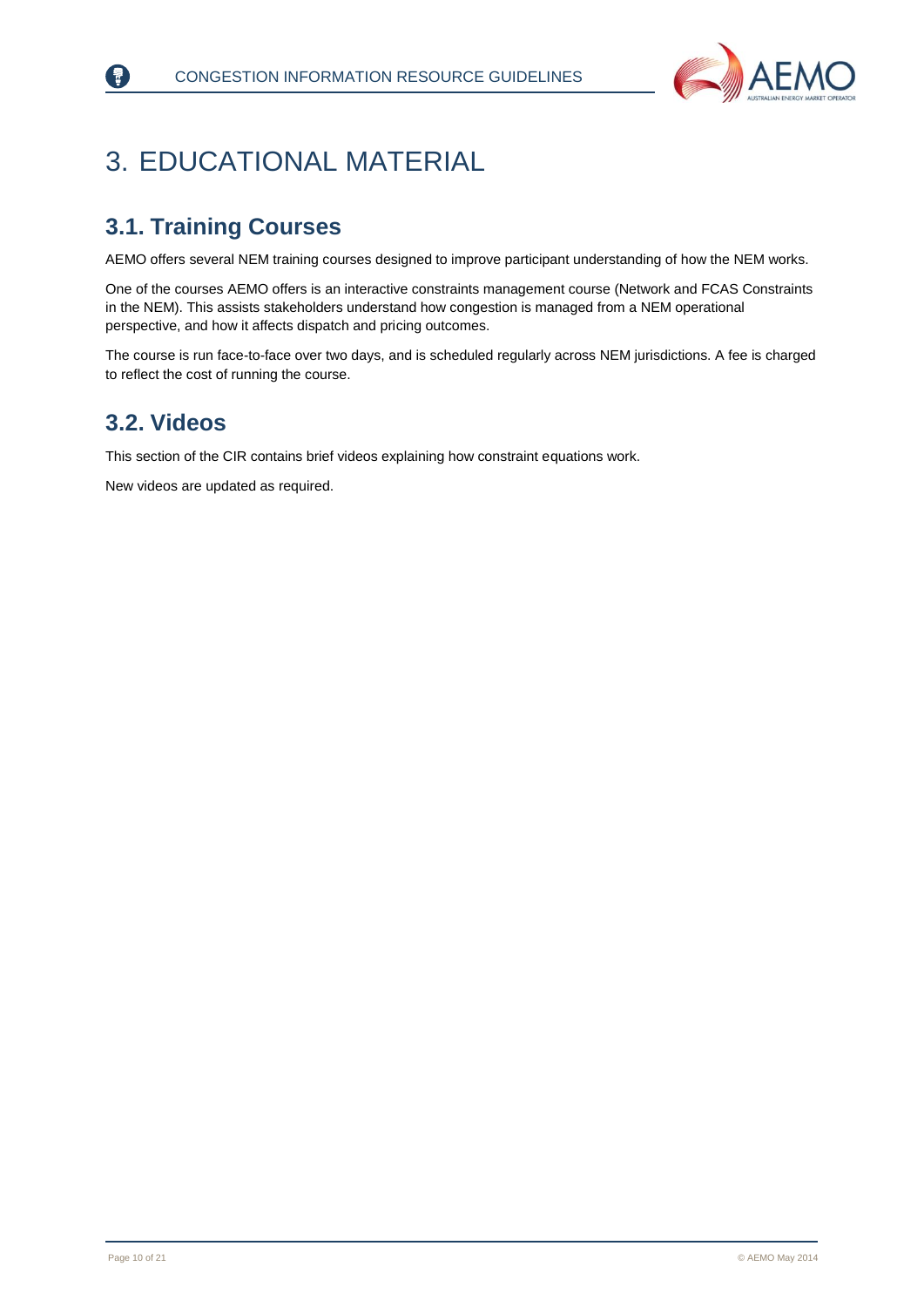

## <span id="page-10-0"></span>4. NETWORK STATUS AND CAPABILITY

This section of the CIR contains information relating to the physical status of the electricity transmission network and its capability to transfer power between network locations.

This includes information about anticipated and historical transmission equipment outages, and the implications of those outages for power transfer capabilities.

Registered market participants can view this information to assist in projecting market outcomes.

### <span id="page-10-1"></span>**4.1. Network Outage Scheduler**

Under Rule 3.7A(p), TNSPs are required to submit their best estimates regarding planned network outages.

TNSPs meet this obligation by entering information about their network outages into the network outage scheduler (NOS) application. This includes information about all out-of-service work, and any secondary bookings forecast to constrain the dispatch process.

#### **4.1.1. Inputs**

Bookings for outages can be made up to two years in advance or at short notice in response to an emergency. TNSPs enter the following outage information into the NOS:

- The equipment affected by the outage.
- The planned start and end time of the outage.
- Whether it is secondary or in-service work.
- Any notes associated with the outage.

AEMO assesses the outage bookings and enters the following information into the NOS:

- Any constraint equations invoked associated with the outage.
- The assessment status of the outage.
- Any further notes associated with the outage.

#### **4.1.2. Outputs**

The NOS publishes a report, updated every 30 minutes, which contains the following information about each outage:

- Region name NEM region name.
- Station name the terminal or switching station at which the work is based.
- Equipment name the element which is out of service to the system.
- Equipment type e.g., Line, XFMR: transformer, CP: Capacitor, BUS: busbar.
- kV the voltage level of the equipment.
- Start time planned date and time for the outage commencement, or actual start time if an outage has commenced.
- End time planned date and time for the outage completion.
- Recall time the time required to recall the outage.
- Date/time of the original inclusion of the outage in the NOS.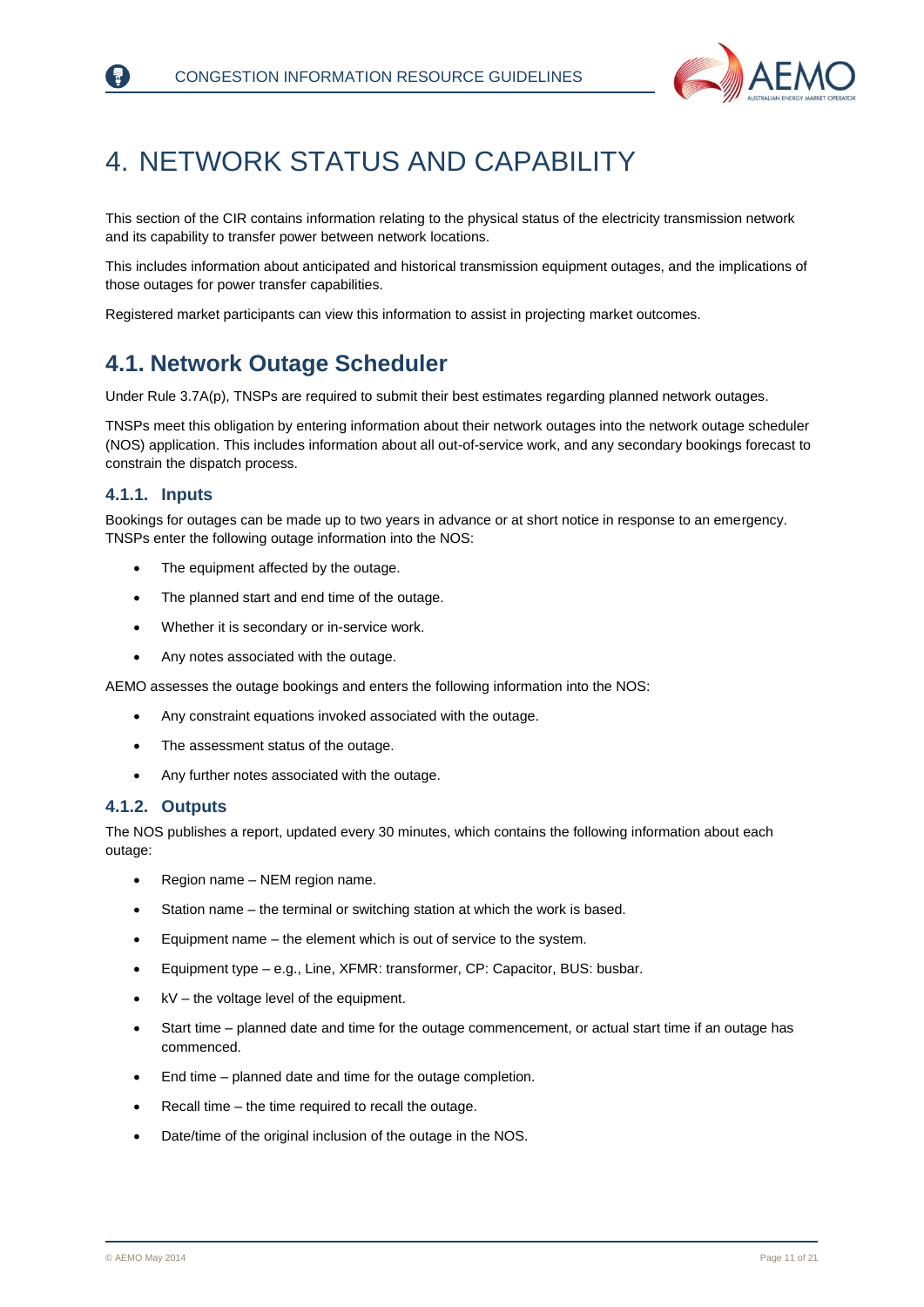

- Date/time of the last change This includes only a change to the outage date(s). It excludes minor changes to the NOS entry such as TNSP notes, outage time change on the same day, and outage status updates.
- TNSP that submitted the outage.
- Status indicates the likelihood of the outage proceeding.
- Constraint set ID constraint set identifier from constraint library.
- Secondary/in-service flag:
	- $\circ$  1 = secondary or in-service work.
	- $0 =$  normal out of service.
- Recall time (D) time required to return the out or service plan during the day.
- Recall time (N) time required to return the out or service plan during the night.
- Date/time of original inclusion of outage.
- Date/time of last change.
- TNSP that submitted the change.
- Resubmit reason TNSP's reason for the change in the outage.

### <span id="page-11-0"></span>**4.2. Transmission Equipment Ratings**

Under Rule S5.1.12, network service providers (NSPs) are required to advise AEMO of the rating of their transmission lines, distribution lines, and other equipment.

This can be provided as static data for use under specified conditions; telemetered dynamic real time data for use in dispatch timeframe; or be hand dressed in AEMO's EMS in urgent circumstances.

AEMO publishes two reports on the transmission equipment ratings (TER) section of the CIR. These reports contain information about static ratings for use under specified conditions:

- The first report, Altlimits, contains information on all plant ratings in use by AEMO. This report is updated when AEMO receives new information and loads it into the EMS.
- The second report, Public TER Daily, contains only those plant ratings used in constraint equations. It identifies the SPD ID<sup>2</sup> used by constraint equations to reference the rating, and whether the rating value is dynamically calculated (dynamically calculated values are not included in the file). This file is updated daily.

#### **4.2.1. Inputs**

NSPs provide information about their equipment including the rating application levels, application rules, and the rating values.

This information is provided if NSPs add new equipment into their network or if existing equipment ratings change.

#### **4.2.2. Altlimits Report Outputs**

The following information is published in the TER report:

\_\_\_\_\_\_\_\_\_\_\_\_\_\_\_\_\_\_\_\_\_\_\_\_\_\_\_\_\_\_\_\_\_\_\_\_\_\_\_\_\_\_\_\_\_\_\_\_\_\_

- Site name the substation, terminal station, or power station name.
- Plant type transmission lines may be 'LINE', 'TIE', 'SUMM' for summated lines, or 'S\_REACT' for series reactors. Transformers may be 'TRANS', 'TX', or 'TF'.

 $2$  A SPD ID is the identifier used in a constraint equation to represent a data quantity (such as a rating, line flow, or generator output).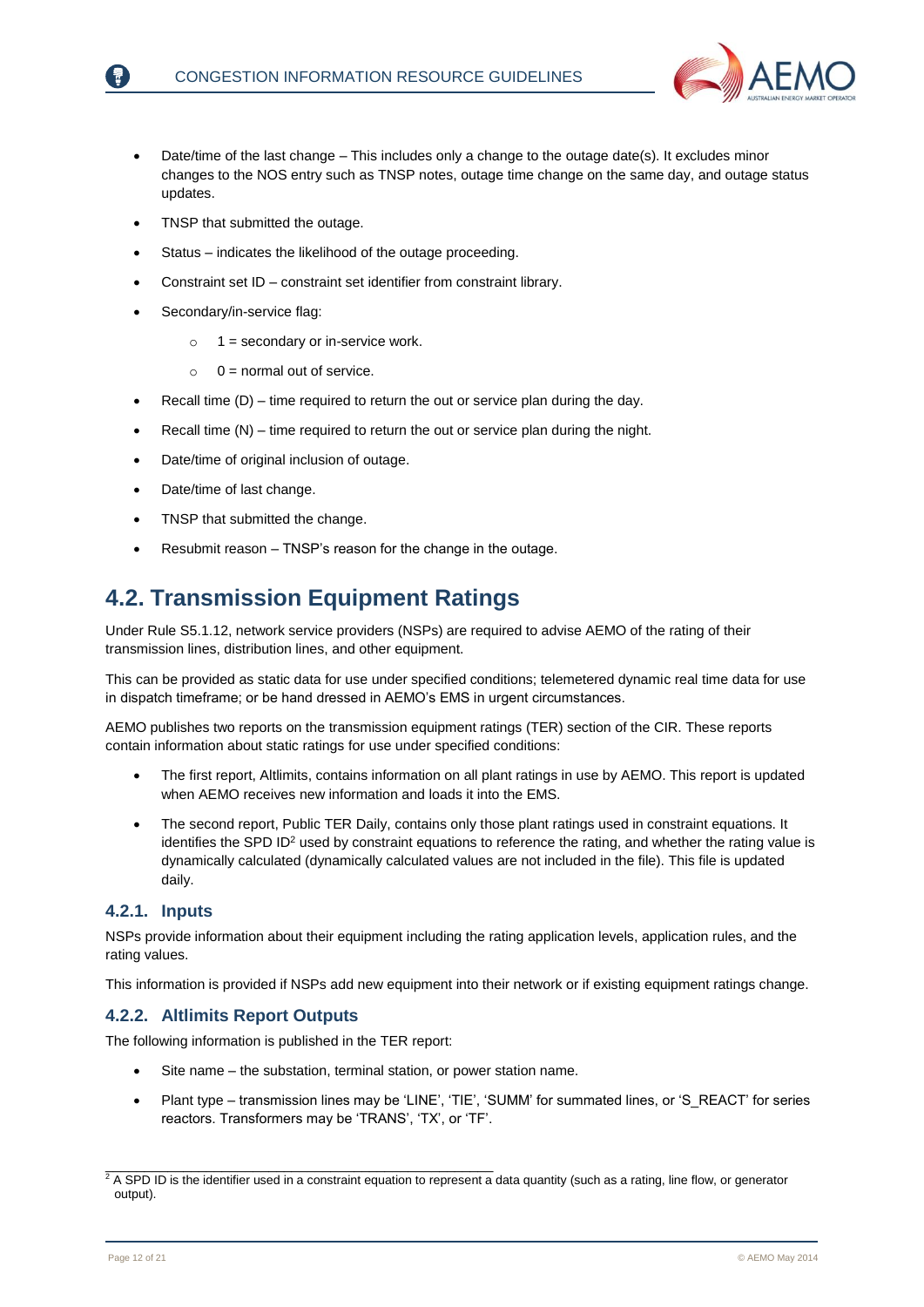

- Plant ID the equipment identifier.
- Region the NEM region.
- Measurement all values included in the publication process are MVA quantities.
- Level NORM, EMER, or LDSH.
- Alternate value an identifier which describes when the rating is applicable, such as summer or winter.
- Low and high the low and high provide a directional feature in the application of the rating. When associated with the site name, the low and high are interpreted using the convention of a positive value represents power flow from the site into the equipment.

#### **4.2.3. Public TER Daily Report Outputs**

The following information is published in the Public TER Daily report:

- Site ID the substation, terminal station, or power station name.
- Equipment type transmission lines may be 'LINE', 'TIE', 'SUMM' for summated lines. Transformers may be 'TRANS', 'TX', or 'TF'.
- Equipment ID the equipment identifier.
- Region the NEM region.
- Rating Level NORM, EMER, or LDSH.
- Alternate value an identifier which describes when the rating is applicable, such as summer or winter.
- Rating the rating value. Positive values indicate power flow from the site into the equipment.
- Rating Type either STATIC or DYNAMIC. Ratings with the Rating Type of DYNAMIC have a real time telemetered rating value supplied by the asset owner. This report does not include the telemetered rating value in the Rating field. The dynamic rating value would normally be the rating applied in Dispatch (and in some cases for a number of Pre-dispatch intervals).
- SPD ID the identifier used in a constraint equation RHS to reference the rating value.
- Effective From the date and time the rating is active from and available as an input to constraint equations.
- Effective To the date and time the rating is made inactive and unavailable as an input to constraint equations.

#### **4.2.4. Using the Transmission Equipment Ratings**

The information in the TER can assist participants with network analysis.

The ratings can also assist with constraint equation analysis as they can be used to determine what rating was used in a particular constraint equation.

### <span id="page-12-0"></span>**4.3. Planned Electricity Network Outages**

NER 3.7A(b)(1) requires AEMO to publish information about planned network events likely to materially affect network constraints in relation to a transmission system.

The CIR includes information on network outages planned for the next 13 months that, in the reasonable opinion of the relevant TNSP, will (or are likely to) have a material effect on transfer capabilities. TNSPs must provide AEMO with this information by the fifth business day of each month in accordance with the timetable for providing information for the medium term PASA.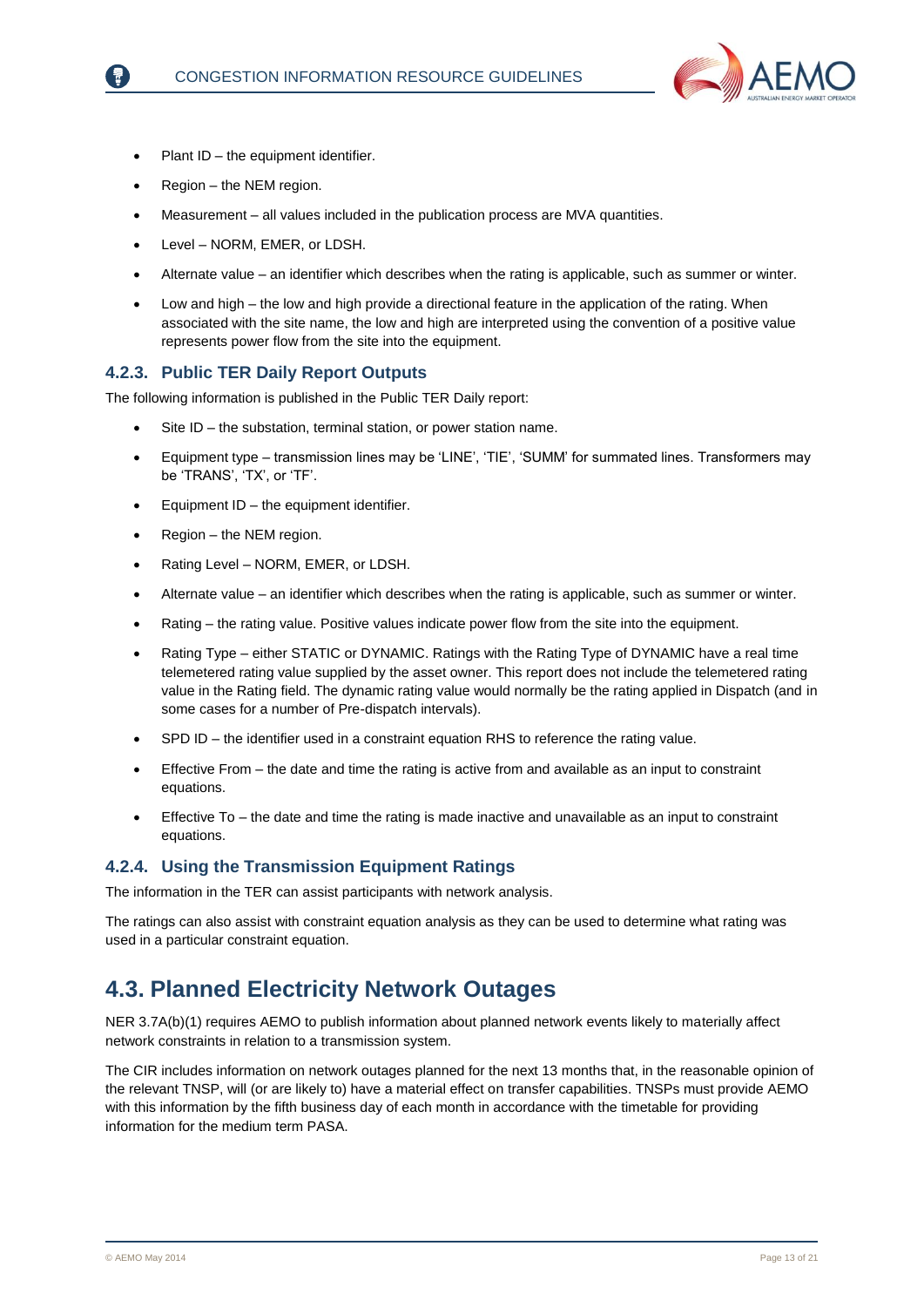

#### **4.3.1. Outputs**

AEMO has two methods for publishing planned electricity network outages, depending on how the TNSP provides the information:

- Via the existing NOS data publication (see Section 9.1). This is AEMO's preferred method.
- Via spreadsheets published on the planned electricity network outage page.

AEMO provides an assessment of the projected impact of planned network outages on power transfer capabilities by including the constraint set ID in the NOS data and the spreadsheets.

Plain English descriptions of the constraint equations are available via AEMO's market management system (MMS) web portal (see Section 9.4.2).

#### **4.3.2. Timeframe for publishing planned network event information**

In accordance with the spot market operations timetable<sup>3</sup>, AEMO publishes the planned network event information by 4.00 pm on the fifteenth business day of each month.

### <span id="page-13-0"></span>**4.4. Electricity market data available via the MMS web portal**

The MMS is a secure web portal that provides current market information to registered electricity market participant only. Each participant has access to these web pages and the security model allows participants to manage the rights of the users in their organisation.

AEMO provides information in the CIR about how participants can access and configure the MMS web portal.

#### **4.4.1. Outputs**

The congestion related outputs in the MMS web portal are the constraint equation and interconnector solution results. These results are available for the Dispatch, Pre-dispatch and short term PASA timeframes.

Where constraint equation IDs are listed a link is provided to the "plain English" converter.

### <span id="page-13-1"></span>**4.5. Plain English Constraint Equations**

The plain English constraint equation converter, available on the MMS web portal, produces a version of a constraint equation which can be more easily understood by participants.

The conversion tool changes the IDs used on the left and right hand sides of constraint equations to a description (e.g., Q\_DIRLK\_H31MDNR\_TRFMR becomes "MW flow on Molendinar 275/110 kV transformer" and "NBAY1" is converted to "Bayswater unit 1").

It also converts reverse Polish notation (RPN) calculations into conventional algebraic form.

### <span id="page-13-2"></span>**4.6. Transmission line diagrams**

\_\_\_\_\_\_\_\_\_\_\_\_\_\_\_\_\_\_\_\_\_\_\_\_\_\_\_\_\_\_\_\_\_\_\_\_\_\_\_\_\_\_\_\_\_\_\_\_\_\_

AEMO produces single line diagrams of the national transmission network as part of its National Transmission Network Development Plan (NTNDP). This information is updated annually. It includes:

- An interactive map providing information about modelled projects, market simulation outputs, and other information.
- A high-level overview of the main transmission networks and interconnections for each region.
- Detailed network diagrams containing further network details at the bus level.

<sup>3</sup> AEMO. Spot Market Operations Timetable. Available at: [http://www.aemo.com.au/Electricity/Market-Operations/Dispatch/Spot-](http://www.aemo.com.au/Electricity/Market-Operations/Dispatch/Spot-Market-Operations-Timetable)[Market-Operations-Timetable.](http://www.aemo.com.au/Electricity/Market-Operations/Dispatch/Spot-Market-Operations-Timetable) Viewed on: 3 March 2014.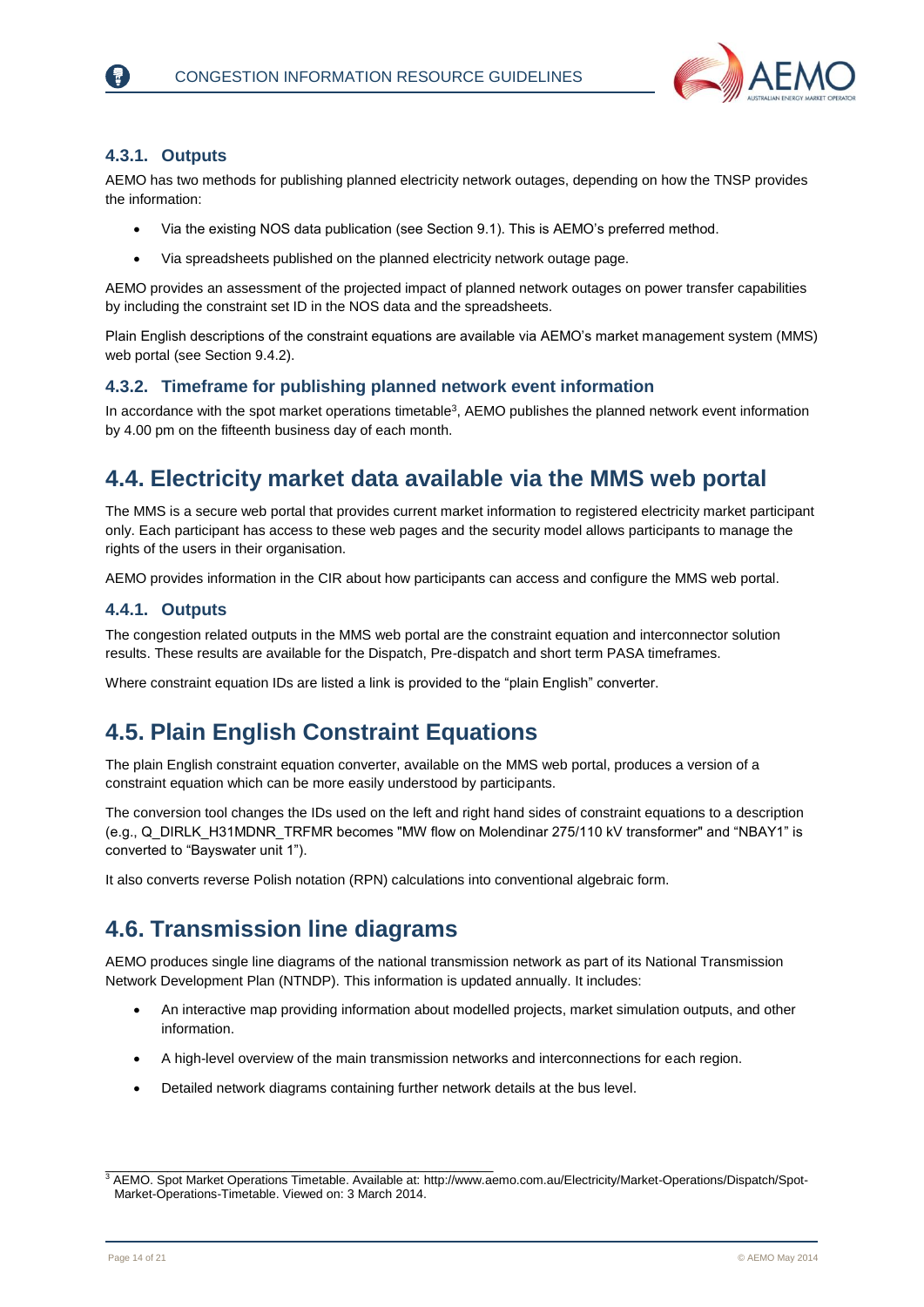

## <span id="page-14-0"></span>5. STATISTICAL REPORTING STREAMS

This section of the CIR contains continuous reporting streams that provide stakeholders with regularly updated specific views of network congestion. The reports provide an analysis of available raw data, to reveal trends in specific reporting areas.

### <span id="page-14-1"></span>**5.1. Comparison of Regional and Locational Prices**

One of the AEMC's 2008 Congestion Management Review recommendations was to amend the Rules to "require AEMO to publish analysis on the extent and pattern of mis-pricing cause by congestion". This requirement is captured in Rule clause 3.7A(b)(2).

This analysis compares the regional reference price at reference nodes and the notional prices at connection points. The resulting Mis-pricing due to Network Congestion report provides an historical analysis of cases when regional and notional prices differed in the presence of network congestion. More information on the calculations used in the report is available via the Mis-pricing Information Resource.

The difference in prices occurs when a generator's dispatched quantity is directly subject to a binding constraint equation. The report ignores the impact due to transmission loss factors as it compares the regional reference price and not the price seen by the generator.

This information may assist market participants to understand and manage risks associated with network congestion.

#### **5.1.1. Outputs**

The information published mainly consists of graphs and tables showing the differences between regional and notional prices for the previous quarter and comparing this to the previous three quarters.

#### **5.1.2. Inputs**

The main input to the Mis-pricing Due to Network Congestion report is the data on the differences between regional and notional prices. Information required to obtain this base data includes:

- A list of all binding constraint equations with one or more scheduled generators, loads, or network service connection points on the left hand side.
- Raw marginal values of binding constraint equations in the dispatch scope.
- Information about the prior outage condition.

The above information is stored in AEMO's MMS database.

#### **5.1.3. Other mis-pricing information**

The raw data for each dispatch interval used to calculate the quarterly Mis-pricing Due to Network Congestion report is provided to all registered participants the following business day via the MMS data model.

### <span id="page-14-2"></span>**5.2. Interconnector Quarterly Performance Report**

NER clause 3.13.3(p) states that AEMO must publish, on a quarterly basis, the following details for each day of the preceding quarter (for all interconnectors):

- Interconnector transfer capability.
- The discrepancy between interconnector transfer capability and the capacity of the relevant interconnector in the absence of outages on the relevant interconnector only.

AEMO satisfies this requirement by publishing:

1. Guidelines to nominal interconnector capability.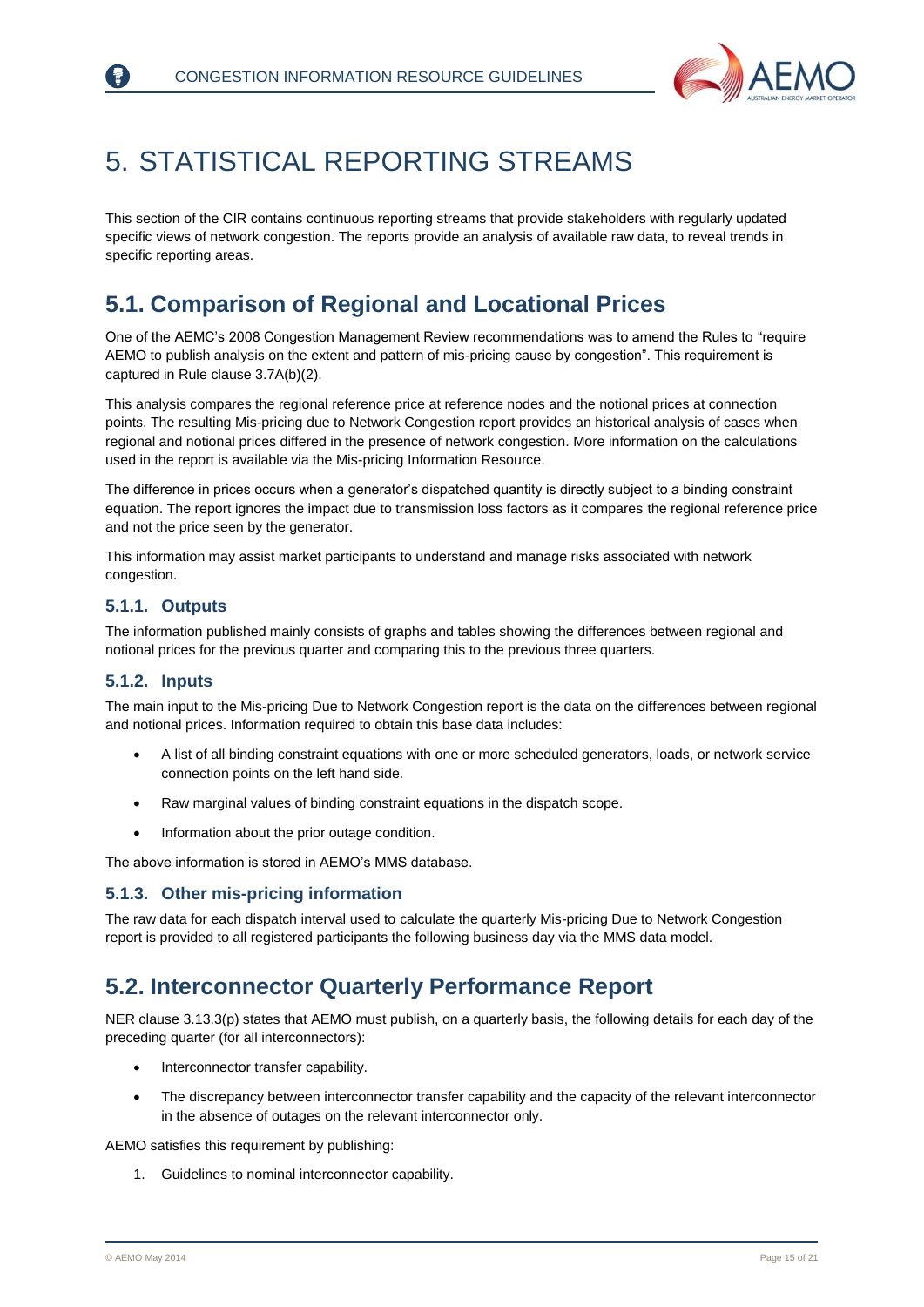

- 2. A dispatch interconnector solution via the MMS data model.
- 3. A table in the monthly constraint report detailing the top binding interconnector limit setters.
- 4. A list of the constraint equations which set the interconnector limits, published along with the Annual NEM constraint report.

### <span id="page-15-0"></span>**5.3. Interconnector Limits for MT PASA**

This report is published to supplement the MT PASA outputs to meet AEMO obligations with regards to Rule 3.7A.

#### **5.3.1. Outputs**

The key outputs of this report are the forecasts of interconnector capabilities in the MT PASA timeframe. In addition, the report explains various power system characteristics that could determine the power transfer limits of the interconnectors.

#### **5.3.2. Inputs**

The interconnector power transfer capabilities determined in the Reliability LRC<sup>4</sup> calculation of the MT PASA process. These capabilities are determined using constraint equations designed to reflect maximum power transfer capabilities (without taking into account the planned network outages) and use the MT PASA 10% POE demand forecast where the constraint equation contains a demand term.

### <span id="page-15-1"></span>**5.4. Annual Constraint Report**

The main purpose of this report is to provide information to market participants on the performance of constraints and to highlight transmission congestion related issues in the NEM over the previous year.

The report contains, but is not limited to, the major binding/violating constraint equations, timing of major outages, and commentary on these. Where possible this information is represented graphically to highlight trends throughout the reporting year.

The Annual Constraint Report is published annually.

### <span id="page-15-2"></span>**5.5. AEMO Incident Reports**

AEMO produces reports on power system incidents and market incidents. While not all reports are related to congestion, the full list is linked to the CIR for completeness.

### <span id="page-15-3"></span>**5.6. Monthly Constraint Reports**

The Monthly Constraint Report details constraint equation performance and transmission congestion related issues for each month.

The report contains, but is not limited to, major binding constraint equations, investigations of violating constraint equations, usage of the constraint automation, and performance of pre-dispatch constraint equations.

Transmission and generation changes are also detailed along with the number of constraint equation changes made by constraint builders.

\_\_\_\_\_\_\_\_\_\_\_\_\_\_\_\_\_\_\_\_\_\_\_\_\_\_\_\_\_\_\_\_\_\_\_\_\_\_\_\_\_\_\_\_\_\_\_\_\_\_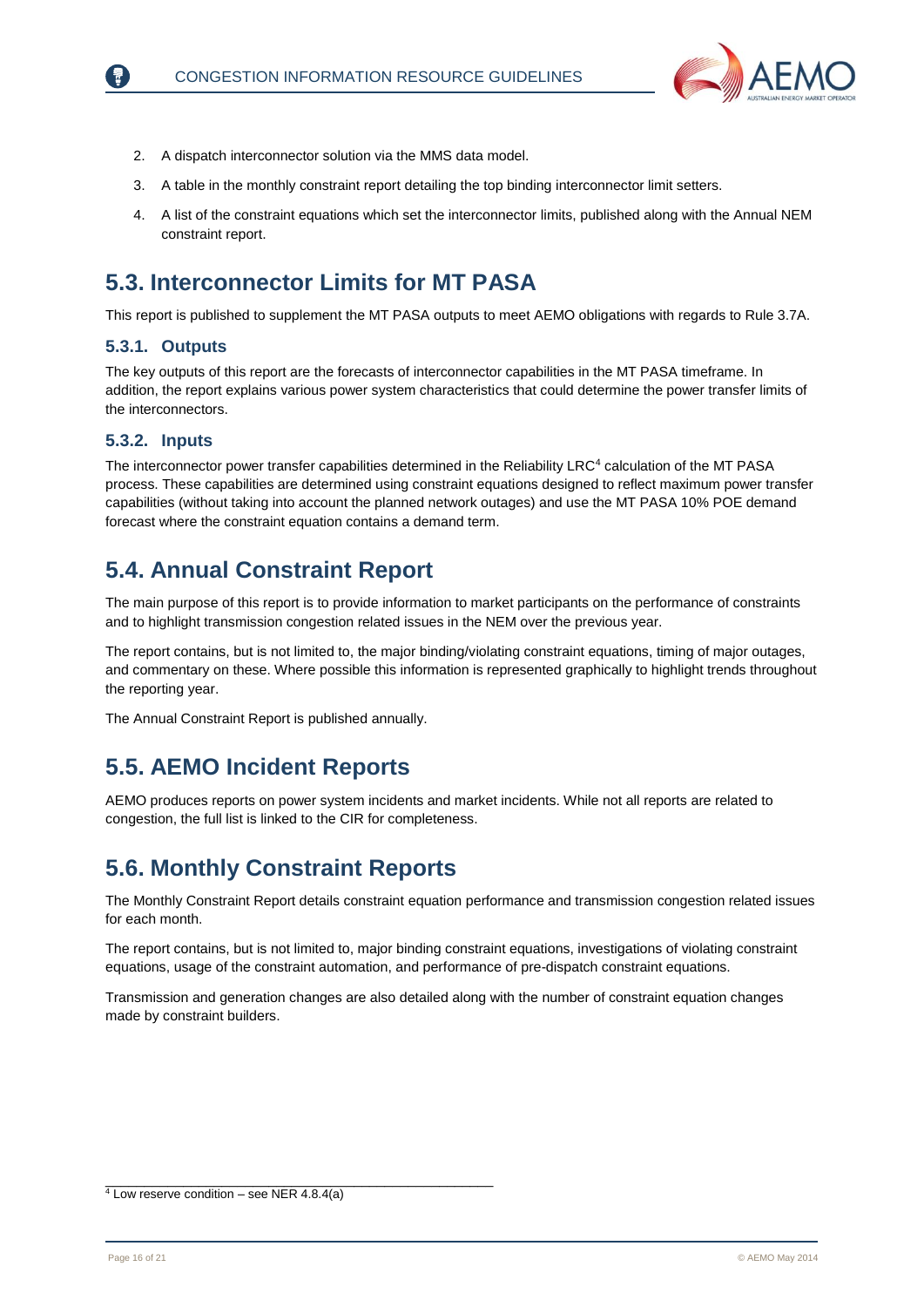

## <span id="page-16-0"></span>6. ISSUES AND TRANSITIONAL ARRANGEMENTS

NEM network congestion management is often the subject of development and change. The Issues and Transitional Arrangements section of the CIR provides users with information pertaining to significant current developments affecting network congestion.

### <span id="page-16-1"></span>**6.1. National Transmission Network Development Plan**

AEMO publishes the NTNDP annually as an indicator of the expected generation and transmission outcomes for the next 20 years.

The planning scenarios used in the NTNDP are based on information obtained through consultation with market participants and include rigid planning practices to account for variables such as the impact of carbon pricing policies and the Federal Government's renewable energy target.

### <span id="page-16-2"></span>**6.2. TNSP Annual Planning Reports**

The NER requires TNSPs to produce an Annual Planning Report, published around mid-year.

In these reports, TNSPs are required to analyse the future operation of their transmission network based on load forecasts developed through consultation with their distributors. Items that can be detailed in the reports are:

- Need for and location of new connection points.
- Forecasts of potential power system constraints and proposals to alleviate these constraints.
- Network assets requiring replacement.

### <span id="page-16-3"></span>**6.3. TNSP network augmentations**

Each TNSP has a list of current and recently completed network augmentation projects on their websites. This information includes details and current status of the project.

The CIR provides links to the relevant website.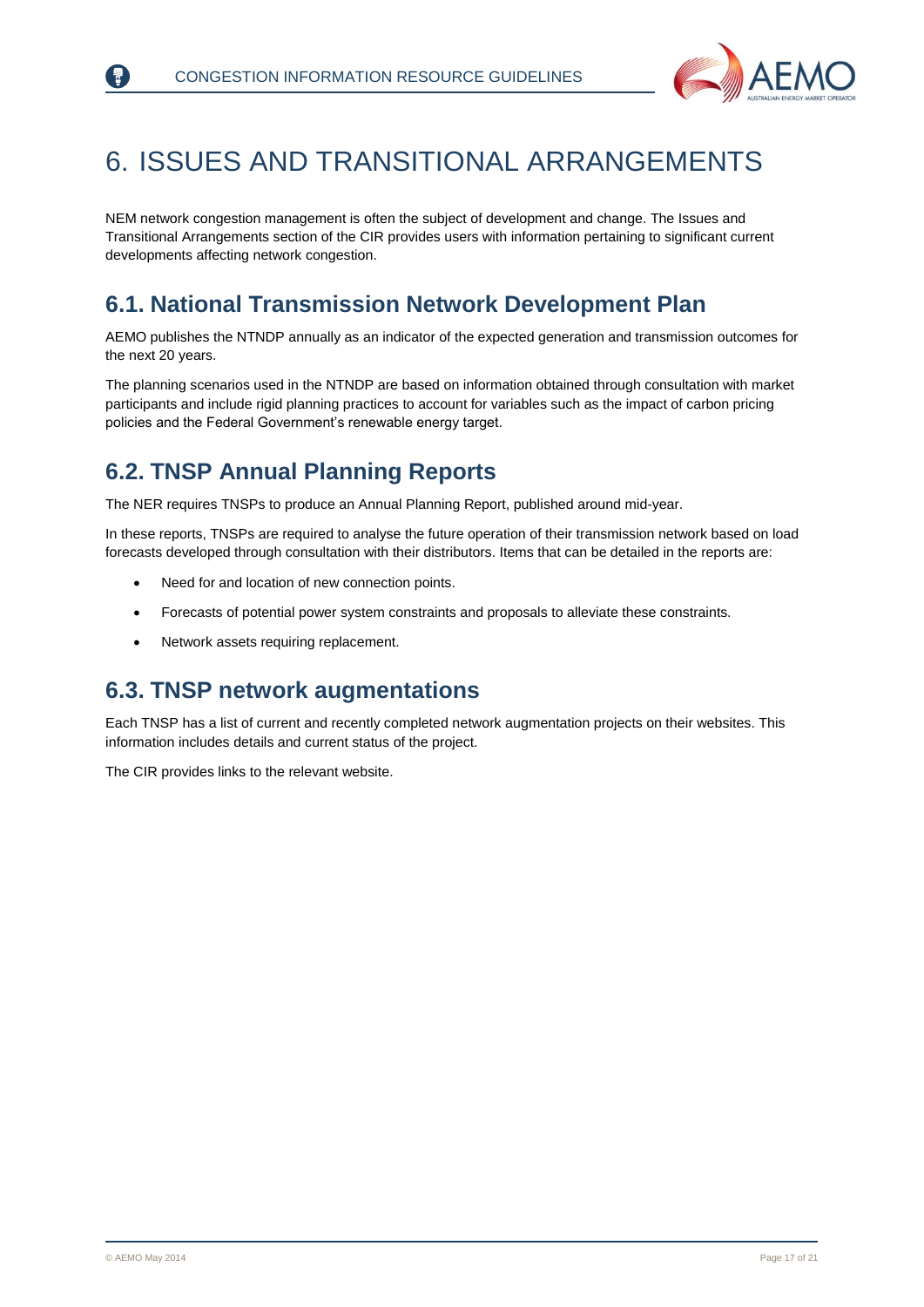

## <span id="page-17-0"></span>7. APPENDIX 1: ITEMS REQUESTED FOR THE CIR

This appendix details items submitted to AEMO as part of its annual CIR consultations from 2010 to 2013. The current status of each item is indicated.

Items are detailed here for consideration in future versions of the CIR via the process outlined in Section [1.5.](#page-6-1)

#### <span id="page-17-1"></span>**Table 7-1 — Items requested for the CIR**

 $|? \rangle$ 

| Year | <b>Completed</b>  | <b>Requested Item Description</b>                                                                                                                                                                       | <b>Comments</b>                                                                                                                                          |
|------|-------------------|---------------------------------------------------------------------------------------------------------------------------------------------------------------------------------------------------------|----------------------------------------------------------------------------------------------------------------------------------------------------------|
| 2010 | Oct 2011          | NOS Improvements: Recall times/original submit time/time of<br>last change/TNSP.                                                                                                                        |                                                                                                                                                          |
| 2010 |                   | AEMO to work with TNSPs to publish outages via NOS instead<br>of planned network outages.                                                                                                               | Also submitted in 2011 consultation. AEMO<br>is discussing this issue with the TNSPs.<br>TransGrid and Transend are submitting<br>their outages via NOS. |
| 2010 | Sep 2010          | Link CIR to the NTNDP.                                                                                                                                                                                  |                                                                                                                                                          |
| 2010 | Feb 2010          | Report on performance of constraint equations.                                                                                                                                                          | Published as the annual NEM Constraint<br>Report in February 2010.                                                                                       |
| 2010 | Cancelled         | Daily report summarising the changes in NOS over past 24<br>hours established.                                                                                                                          | AEMO consulted with the DPRG <sup>5</sup> and both<br>agreed to cancel this in favour of providing<br>NOS data via MMS Data Model.                       |
| 2010 | Sep 2010          | Link to incident reports from CIR.                                                                                                                                                                      |                                                                                                                                                          |
| 2010 | Late 2010         | Summated LHS of constraint equations in Dispatch and Pre-<br>dispatch.                                                                                                                                  |                                                                                                                                                          |
| 2010 | Sep 2010          | CIR links to TNSP annual planning reviews.                                                                                                                                                              |                                                                                                                                                          |
| 2010 | <b>Early 2011</b> | Changes to the MMS Web Portal to include the Dispatch / Pre-<br>dispatch / PASA constraint and interconnector results.                                                                                  |                                                                                                                                                          |
| 2010 |                   | Add a heat map display of mis-pricing.                                                                                                                                                                  | This proposal requires significant resources.<br>AEMO is considering the most cost effective<br>way to achieve this.                                     |
| 2010 |                   | Visual image of NEM Outages.                                                                                                                                                                            | This proposal requires significant resources.<br>AEMO is considering the most cost effective<br>way to achieve this.                                     |
| 2010 |                   | Visual image of constraint equations.                                                                                                                                                                   | This proposal requires significant resources.<br>AEMO is considering the most cost effective<br>way to achieve this.                                     |
| 2011 | Feb 2012          | Include statistics on outage submit times in the annual<br>constraints report (planned, short notices and unplanned<br>outages). This is different to the statistics on the Planned<br>Network Outages. | Implemented in the NEM Constraint Report<br>2011.                                                                                                        |
| 2011 |                   | Include statistics on Planned Network Outages in the longer<br>timeframe (1/3/6/9 months).                                                                                                              | On hold until Planned Network Outages<br>from all TNSPs are in NOS.                                                                                      |
| 2011 | Dec 2011          | Report on constraint performance on a monthly basis.                                                                                                                                                    | Monthly Constraint Report released with<br>information on why constraint automation<br>was used and information on violating<br>constraint equations.    |
| 2011 | Apr 2011          | Include more network diagrams in the CIR.                                                                                                                                                               | Link provided to NTNDP diagrams.                                                                                                                         |

 $5$  Dispatch Price and Reference Group – now part of the NEM Wholesale Consultative Forum.

\_\_\_\_\_\_\_\_\_\_\_\_\_\_\_\_\_\_\_\_\_\_\_\_\_\_\_\_\_\_\_\_\_\_\_\_\_\_\_\_\_\_\_\_\_\_\_\_\_\_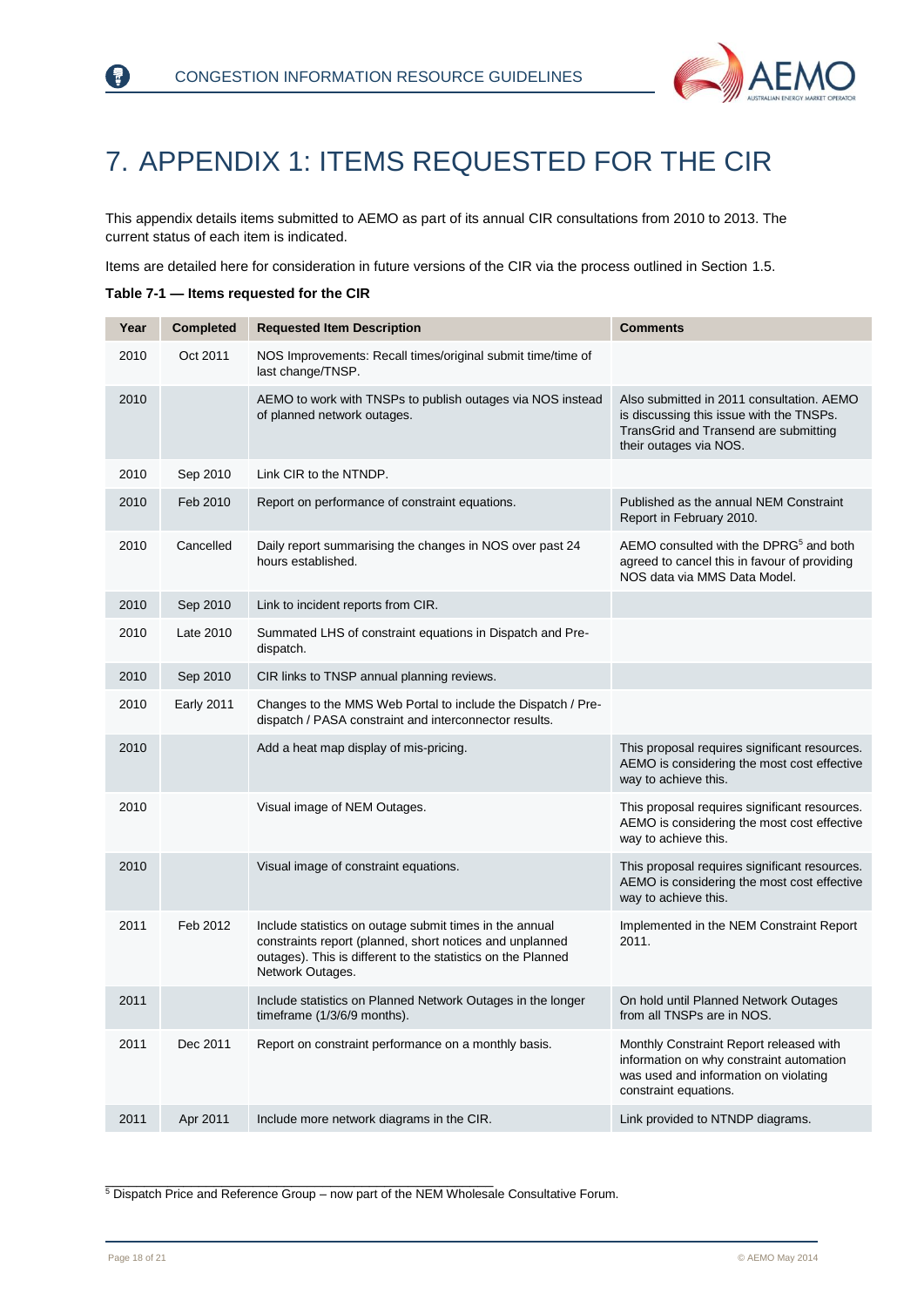

| Year                | <b>Completed</b> | <b>Requested Item Description</b>                                                                                                                                                                                                                                                                                                                                                                             | <b>Comments</b>                                                                                                                                                                                                                                                                                                                                 |
|---------------------|------------------|---------------------------------------------------------------------------------------------------------------------------------------------------------------------------------------------------------------------------------------------------------------------------------------------------------------------------------------------------------------------------------------------------------------|-------------------------------------------------------------------------------------------------------------------------------------------------------------------------------------------------------------------------------------------------------------------------------------------------------------------------------------------------|
| 2011                | Sep 2011         | Add information on how constraint equations are constructed.                                                                                                                                                                                                                                                                                                                                                  | <b>Constraint Implementation Guidelines</b><br>released.                                                                                                                                                                                                                                                                                        |
| 2011                |                  | Link to MIP data from AER.                                                                                                                                                                                                                                                                                                                                                                                    | This is AER data and is currently not<br>available on their website. When it is<br>available it will be linked.                                                                                                                                                                                                                                 |
| 2011                | Oct 2011         | NOS improvement: add outage change reason.                                                                                                                                                                                                                                                                                                                                                                    | Combined with other NOS improvements                                                                                                                                                                                                                                                                                                            |
| 2011                | Cancelled        | Include statistics on the performance of network ratings in Pre-<br>Dispatch.                                                                                                                                                                                                                                                                                                                                 | Work has commenced on this and this<br>should be completed by the end of 2012.<br>Statistics are being determined for specific                                                                                                                                                                                                                  |
|                     |                  |                                                                                                                                                                                                                                                                                                                                                                                                               | lines as a part of the dynamic rating<br>forecasting project                                                                                                                                                                                                                                                                                    |
| 2011                | June 2011        | Link to augmentation information from TNSPs.                                                                                                                                                                                                                                                                                                                                                                  |                                                                                                                                                                                                                                                                                                                                                 |
| 2011                | Feb 2012         | Updating the existing video to the new format so it is viewable<br>on more devices.                                                                                                                                                                                                                                                                                                                           |                                                                                                                                                                                                                                                                                                                                                 |
| 2011                |                  | Additional videos on constraints.                                                                                                                                                                                                                                                                                                                                                                             | Will be addressed in as resources allow.<br>Good suggestions in the CIR 2011<br>consultation: constraint automation<br>examples, dynamic ratings and impacts in<br>pre-dispatch, overview of annual report, use<br>of interconnector limits in ST/MT PASA,<br>ratings in 5 min pre-dispatch, constraint<br>equations with all positive factors. |
| 2011                | Late 2011        | Publish NOS data via the MMS Data Interchange.                                                                                                                                                                                                                                                                                                                                                                | This will allow participants to have old<br>copies of the files to compare with and re-<br>download files.                                                                                                                                                                                                                                      |
| 2011                | Feb 2012         | Publish TER data which includes information on SPD IDs used<br>and whether the rating is dynamic.                                                                                                                                                                                                                                                                                                             | Existing file on website will remain<br>unchanged.                                                                                                                                                                                                                                                                                              |
| 2011                | May 2012         | Publish NOS and TER data via the MMS Data Model.                                                                                                                                                                                                                                                                                                                                                              | This will allow participants to use this data in<br>the same way as any other market data -<br>get historical data and integrate into their<br>own systems.                                                                                                                                                                                     |
| 2012                | Late 2012        | Review resubmit reasons and work with TNSPs to identify any<br>improvements.                                                                                                                                                                                                                                                                                                                                  | TNSPs to review resubmit reasons and<br>provide more appropriate fields where<br>applicable.                                                                                                                                                                                                                                                    |
| 2012                | November<br>2012 | Discuss with TNSPs what additional information can be<br>provided on reasons for outages.                                                                                                                                                                                                                                                                                                                     | Reason field which indicates<br>Commissioning or Maintenance to be added<br>to NOS data.                                                                                                                                                                                                                                                        |
| 2012                | June 2012        | Provide a link to the already published constraint equation<br>result data.                                                                                                                                                                                                                                                                                                                                   |                                                                                                                                                                                                                                                                                                                                                 |
| 2012<br>and<br>2013 |                  | Provide in a user friendly form in the CIR:<br>Currently invoked constraint equation results.<br>Constraint equations binding now and in pre-dispatch<br>$\bullet$<br>period.<br>Identification of generators/interconnectors impacted by<br>$\bullet$<br>each binding constraint equation.<br>Identification of which constraint equations are the limiting<br>$\bullet$<br>factors on interconnector flows. | Updated with Private Generators Group<br>(PGG) request in 2013 CIR.                                                                                                                                                                                                                                                                             |
| 2012                |                  | Provide Plain English descriptions outside the web portal.                                                                                                                                                                                                                                                                                                                                                    |                                                                                                                                                                                                                                                                                                                                                 |
| 2012                |                  | Consolidate Constraint Implementation Guidelines with FCAS<br>constraint Equations, SO_OP_3709.                                                                                                                                                                                                                                                                                                               | Planned for completion in 2014.                                                                                                                                                                                                                                                                                                                 |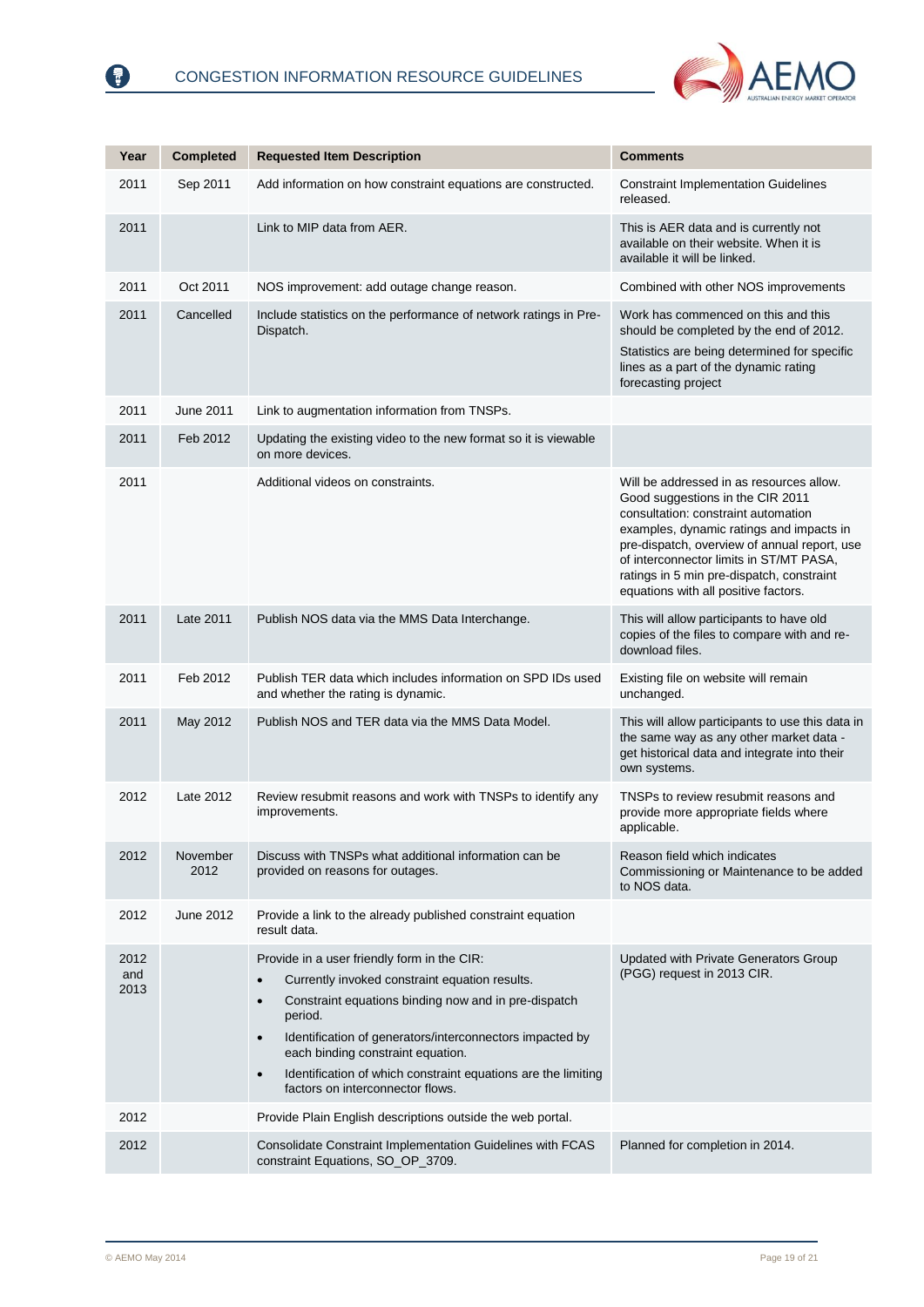

| Year | <b>Completed</b> | <b>Requested Item Description</b>                                                                                                          | <b>Comments</b>                         |
|------|------------------|--------------------------------------------------------------------------------------------------------------------------------------------|-----------------------------------------|
| 2012 | November<br>2012 | Publish mis-pricing information in near real time.                                                                                         |                                         |
| 2012 | May 2013         | Provide dynamic rating values to participants in near real time.                                                                           |                                         |
| 2012 | February<br>2013 | Modify constraint report to identify top market impact<br>constraints by region.                                                           | Included in the 2012 Constraint Report. |
| 2012 | November<br>2012 | AEMO planning team to publish market simulations on<br>assessing the use of NSCAS to relieve the 10 most critical<br>constraint equations. | Published on AEMO's website.            |
| 2013 |                  | Provide a table of current outages along with the<br>generators/interconnectors on the LHS of the invoked<br>constraint equations.         |                                         |
| 2013 |                  | Extended pre-dispatch to assist TNSPs managing outages.                                                                                    |                                         |
| 2013 | November<br>2013 | Add TNSP identifier to the published NOS data.                                                                                             |                                         |
| 2013 |                  | Reduce the size of the local price tables to only include those<br>LHS terms that are affected by a constraint equation.                   | Planned for completion in 2014.         |
| 2013 |                  | Add a FCAS requirement table for 5-minute pre-dispatch.                                                                                    |                                         |
| 2013 |                  | Publish the NRM_DI_AMT (used in the calculated of the<br>automated negative residue constraint equations) in the MMS<br>data model.        |                                         |